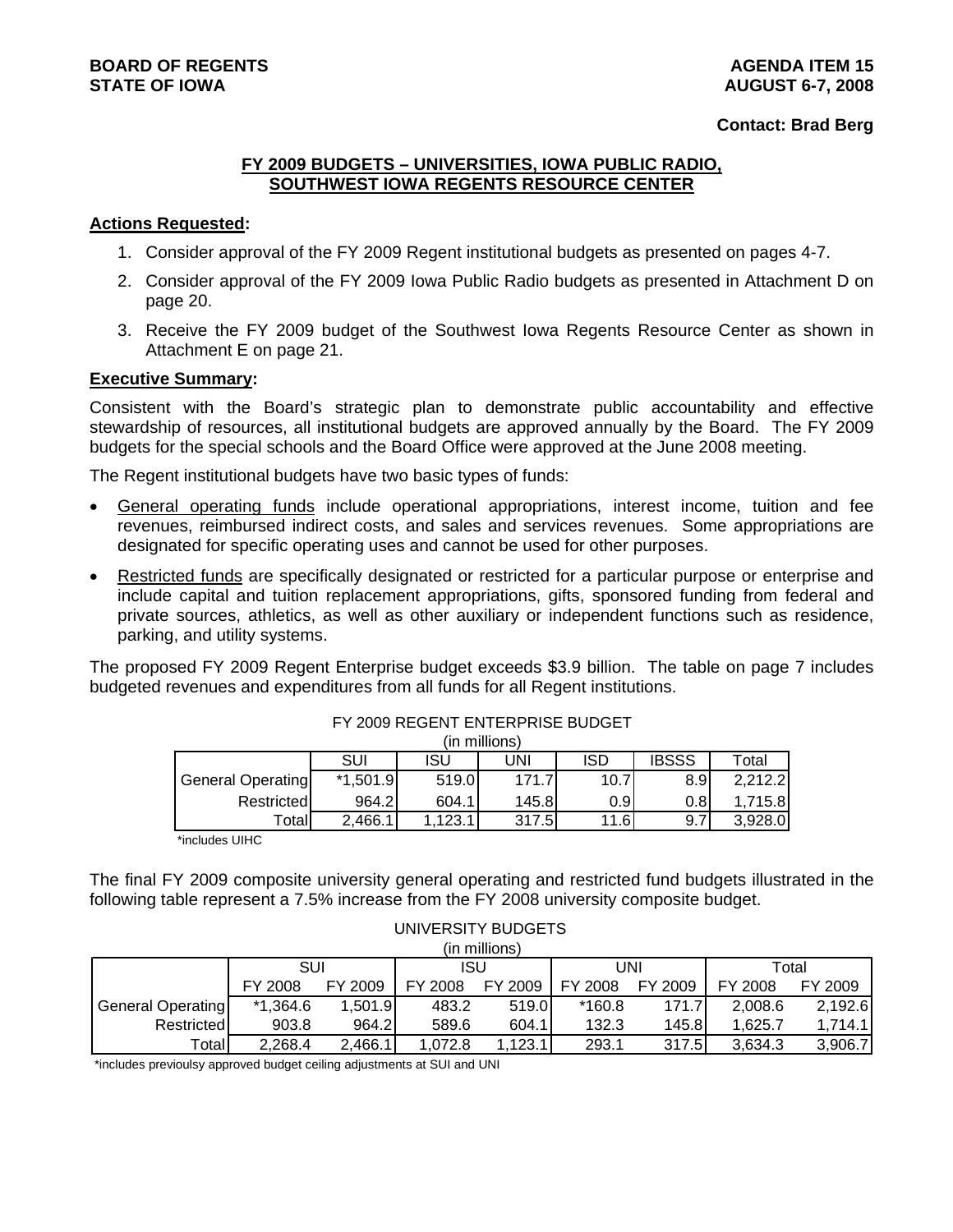#### Operating Budgets

The 2008 General Assembly appropriated funding to support costs associated with salaries and related benefits. The allocation of the salary funding to the Regent enterprise totaled \$41.6 million and will be directed towards the costs associated with collective bargaining agreements and improving the competitiveness of faculty and staff salaries. Achieving the competitive salaries necessary to recruit and retain top faculty and staff members remains a top budget priority for the universities. Faculty salaries at SUI currently rank eighth of eleven in their peer group; ISU remains at the bottom of their peer group; the bargained faculty salaries at UNI are mid-range relative to their peers.

The Board approved inflationary resident undergraduate tuition increases of 3.2% at the December 2007 meeting. The approved nonresident undergraduate increases at SUI, ISU, and UNI were 6.0%, 2.5%, and 2.2%, respectively. The tuition rate increases, coupled with current enrollment projections, are anticipated to generate \$37.8 million in incremental gross tuition revenue for FY 2009 compared to the most recent FY 2008 approved budgets. The Board previously approved amended FY 2008 budgets at SUI and UNI; the amended budgets increased tuition revenue \$0.7 million and \$2.7 million, respectively, when compared to the original FY 2008 budgets.

The universities are required to reallocate a minimum of 1% of the FY 2008 operating budgets. The universities plan to exceed the requirement by approximately \$3.4 million and reallocate an aggregate \$15.3 million during FY 2009 to support key strategic initiatives and fund other cost increases.

Primary uses of the incremental revenues and reallocations include cost increases in salaries and related benefits, investment in students, and improving educational environments for learning and research.

The university budgets include additional investment in students through increased financial aid, and enriching educational programs and instruction with smaller class sizes and new equipment. Increased costs associated with improving educational environments for learning and research include operating and maintenance costs of academic facilities, library acquisitions, and operational support of new statefunded educational and research facilities.

The Regent universities have dedicated an additional \$10.8 million in FY 2009 tuition set-aside for student financial aid compared to the FY 2008 budget. The budgeted FY 2009 financial aid set-aside comprises 21.4% of the projected gross tuition revenues.

#### Restricted Budgets

The restricted fund budgets will include FY 2009 capital appropriations approved by the General Assembly for SUI's Institute for Biomedical Discovery and Hygienic Lab, and ISU's Biorenewables Research Laboratory. In addition to the capital appropriations, the proposed restricted fund budgets include Grow Iowa Values Fund and tuition replacement appropriations allocated to the three Regent universities.

The 2007 legislature authorized the issuance of academic building revenue bonds of \$131.4 million over several years for authorized capital projects. The current tuition replacement appropriation totaling \$24.3 million is not expected to increase for the debt service resulting from the additional bonding authority. The Board will be asked to approve a bond issuance schedule for calendar year 2009 at the October 2008 meeting.

Detailed general operating and restricted fund budgets are provided on pages 4-7. Additional information specific to each university is provided in the attachments beginning on page 8.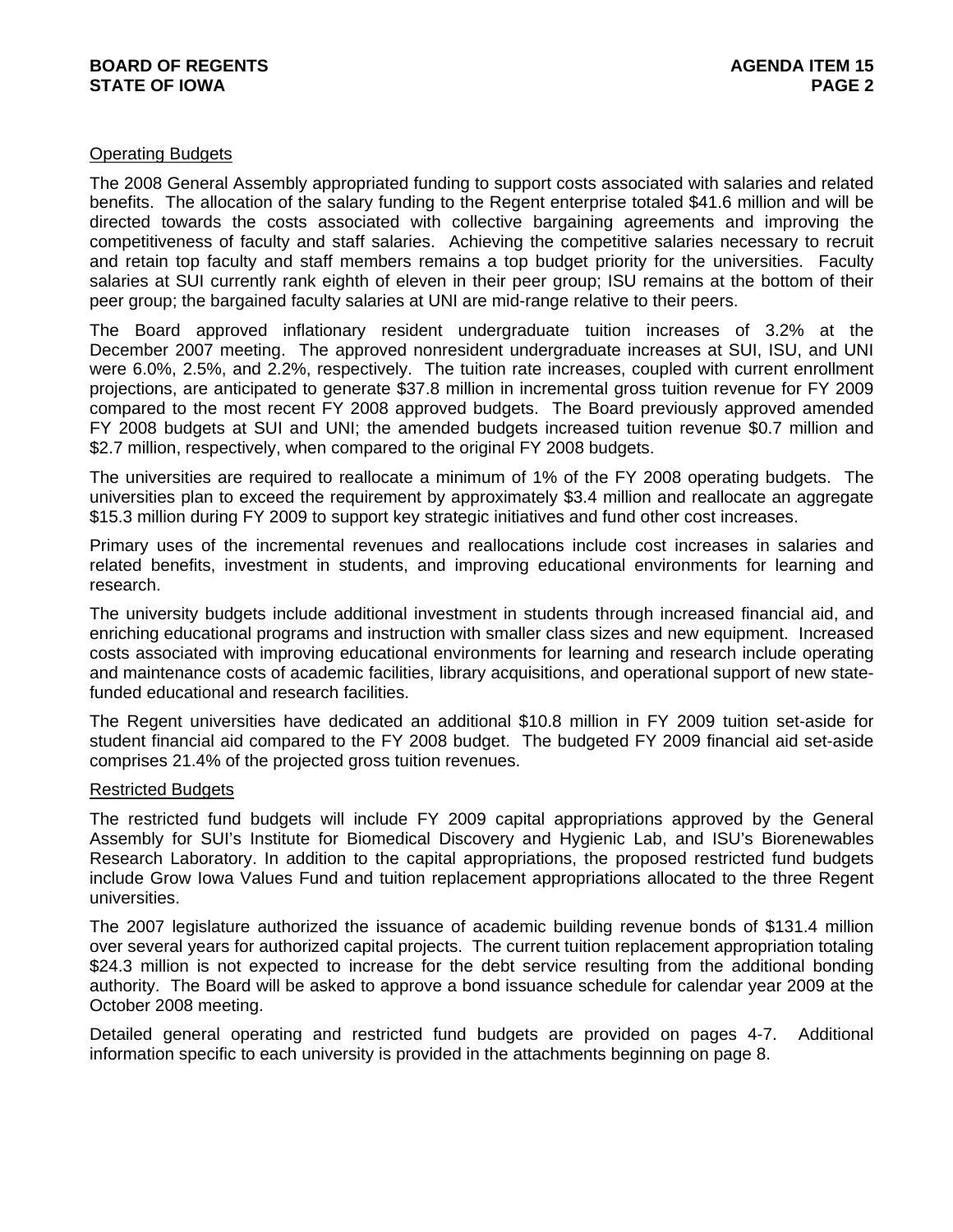#### **BOARD OF REGENTS** AGENUS AGENDA ITEM 15 **STATE OF IOWA** PAGE 3

#### Athletic Budgets

The athletic departments are independent entities and thus are included in the restricted fund budgets. However, each University supports athletics by providing direct university support and/or financial aid set-aside funds. Student fees are used in part to support either debt service or operations of the athletic departments.

Details pertaining to each university's proposed FY 2009 athletic budget are included in the attachments.

|                                                |              |              | <b>Budgeted Athletic Revenues</b> |              |              |              |
|------------------------------------------------|--------------|--------------|-----------------------------------|--------------|--------------|--------------|
|                                                | <b>SUI</b>   |              | <b>ISU</b>                        |              |              | UNI          |
|                                                | FY 2008      | FY 2009      | FY 2008                           | FY 2009      | FY 2008      | FY 2009      |
| Sports Income                                  | \$20,244,500 | \$22,433,800 | \$13,561,579                      | \$12,427,717 | \$2,112,100  | \$2,092,674  |
| Alumni/Foundation/Corp.<br>Support/Sponsorship | 12,292,026   | 12,117,052   | 5,636,572                         | 7,962,960    | 955,000      | 2,306,832    |
| Athletic Conference /<br><b>NCAA Support</b>   | 18,448,000   | 19,088,000   | 7,931,608                         | 8,849,007    | 500,000      | 550,000      |
| Univ. Support<br>General & Financial Aid       | 800,000      | 840,000      | 2,953,732                         | 3,631,772    | 5,267,058    | 5,422,383    |
| <b>Student Fees</b>                            | 1,500,000    | 1,500,000    | 1,068,750                         | 1,520,000    | 1,210,148    | 1,210,000    |
| Other Income                                   | 8,269,700    | 10,183,475   | 5,672,032                         | 7,471,975    | 191,500      | 254,950      |
| Total                                          | \$61,554,226 | \$66,162,327 | \$36,824,273                      | \$41,863,431 | \$10,235,806 | \$11,836,839 |

#### Residence System Budgets

Residence systems are independent entities within each University and are included in the restricted fund budgets. The Board received the FY 2009 residence system preliminary budgets as part of the residence system governance report in March and again in May when FY 2009 room and board rates were approved.

The final proposed FY 2009 residence system budgets for ISU and UNI remain identical to the preliminary budgets previously received by the Board. SUI projects a decrease in net revenue in the final proposed budget when compared to the preliminary budget due to fewer applications. The proposed detailed budget for the SUI residence system is provided in Attachment A.

|                                                                   |   |             | <b>University Residence Systems</b><br>FY 2009 Budgets |             |   |            |                 |     |            |
|-------------------------------------------------------------------|---|-------------|--------------------------------------------------------|-------------|---|------------|-----------------|-----|------------|
|                                                                   |   | <b>SUI</b>  |                                                        | <b>ISU</b>  |   |            |                 | UNI |            |
|                                                                   |   | Preliminary | Final                                                  | Preliminary |   | Final      | Preliminary     |     | Final      |
| Revenues                                                          | Φ | 47,528,950  | 46,497,647                                             | 66,792,205  | Ж | 66,792,205 | 34,018,087      |     | 34,018,087 |
| <b>Expenditures for Operations</b>                                |   | 34,295,755  | 33,918,326                                             | 50,190,988  |   | 50,190,988 | 26,455,070      |     | 26,455,070 |
| Debt Service and Mandatory Transfers                              |   | 5,577,426   | 5,577,426                                              | 11,442,527  |   | 11,442,527 | 3,615,136       |     | 3,615,136  |
| Net Revenues after Debt Service and<br><b>Mandatory Transfers</b> |   | 7,655,769   | 7,001,895 \$                                           | 5,158,690   |   | 5,158,690  | \$<br>3,947,881 |     | 3,947,881  |

### Iowa Public Radio

The 2008 General Assembly appropriated \$500,000 for FY 2009 operations and \$2 million for capital improvements. The proposed FY 2009 budgets for Iowa Public Radio and the three Radio Groups are contained in Attachment D.

### Lakeside Lab Regent Resource Center

The Iowa Lakeside Lab Regents Resource Center is a field station located on Lake Okoboji that supports the science programs, including education, research and outreach, of the Regent institutions. Research focuses primarily on the diverse ecosystems that surround Lakeside Lab, with special emphasis on studies that relate to water quality and the biodiversity of environments. The FY 2009 budget for Lakeside Lab will be reviewed by the Council of Provosts in August and will be considered for Board approval at the September 2008 meeting.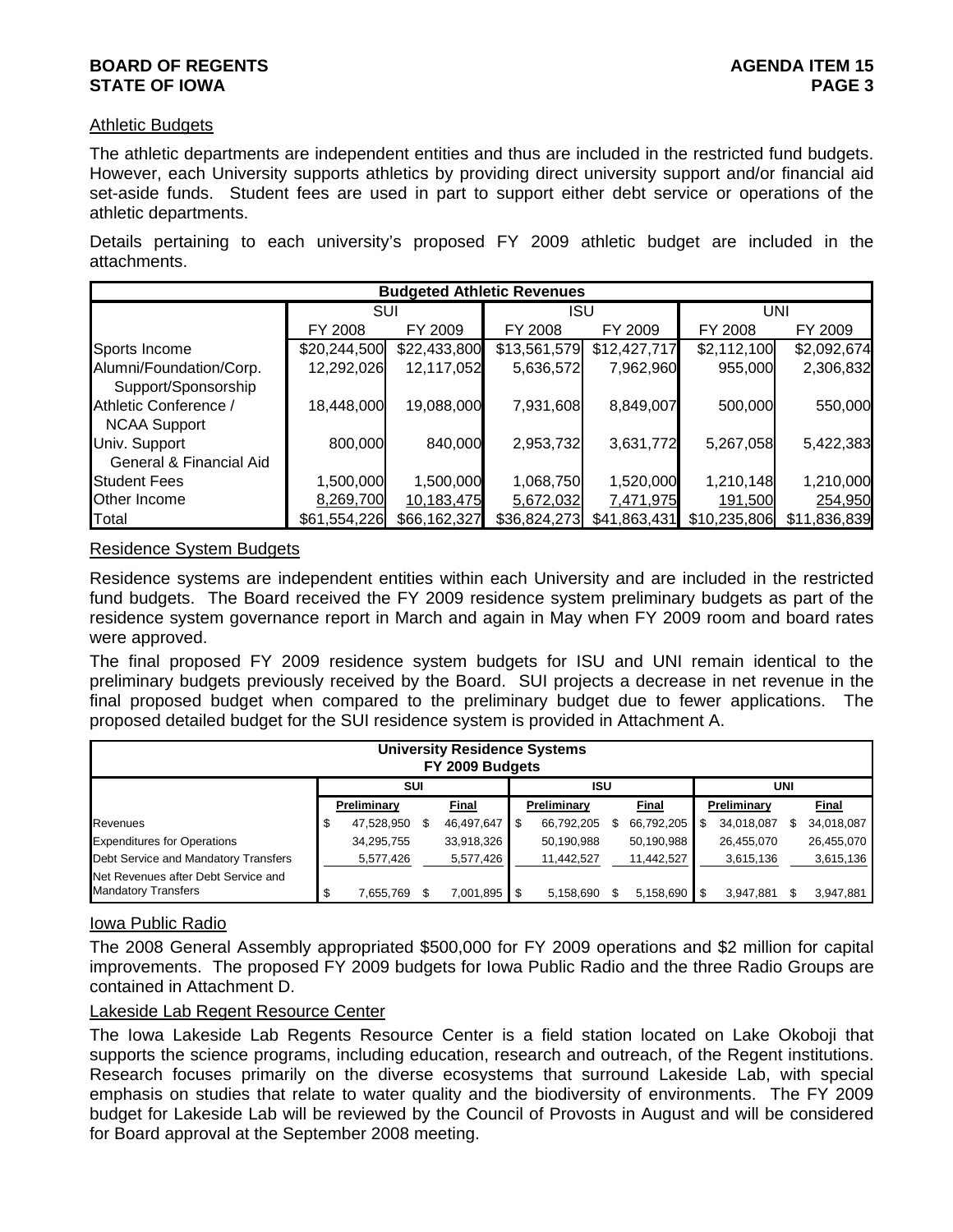University of Iowa Gen. Univ. Psych. Oakdale Hyg. Family Special RESOURCES Univ. Hosp. Hosp. CDD Campus Lab Prac. SCHS Purpose Subtotal APPROPRIATIONS General \$276,518,045 \$27,284,584 \$7,017,146 \$2,792,052 \$4,516,091 \$2,283,465 \$842,069 \$2,671,620 \$323,925,072 Other 35,969,365 \$35,969,365 RESOURCES Federal Support 2,382,164 2,382,164 Interest 1,422,955 2,000 15,000 1,439,955 Tuition and Fees 268,337,000 268,337,000 Reimb. Indirect Costs 43,172,000 2,752,800 1,122,800 148,800 948,000 208,000 48,352,400 Sales and Service 788,026,951 25,266,619 948,254 3,237,275 1,000,000 818,479,099 Other Income 125,000 619,000 285,781 - 160,000 - - 1,861,852 - 3,051,633 Subtotal - Inst. Income 313,056,955 791,398,751 26,675,200 1,097,054 1,110,000 3,445,275 15,000 5,244,016 0 1,142,042,251 TOTAL REVENUES \$589,575,000 \$854,652,700 \$26,675,200 \$8,114,200 \$3,902,052 \$7,961,366 \$2,298,465 \$6,086,085 \$2,671,620 \$1,501,936,688 EXPENDITURES Fac. & Inst. Off. Salaries \$248,517,000 \$53,892,200 \$1,998,600 \$710,900 \$1,826,772 \$544,740 \$725,757 \$308,215,969 Prof.& Sci. Staff Salaries 103,887,000 340,582,100 13,011,600 3,712,500 96,165 5,188,003 347,451 3,214,984 940,695 470,980,498 General Service Staff Sal. 78,885,000 155,075,800 6,197,800 2,181,300 1,787,353 2,160,123 96,699 1,077,377 244,152 247,705,604 Hourly Wages 3,048,000 6,234,100 252,000 210,600 - 26,265 10,000 534,878 - 10,315,843 Subtotal - Salaries 434,337,000 555,784,200 21,460,000 6,815,300 1,883,518 7,374,391 2,280,922 5,371,979 1,910,604 1,037,217,914 Supplies and Services 36,933,000 271,231,400 3,762,300 883,800 405,981 584,475 17,543 714,106 567,774 315,100,379 Library Acquisitions 13,875,000 0 13,875,000 Rentals 1,500,000 5,304,500 18,400 31,400 2,500 170,000 7,026,800 Utilities 31,855,000 22,332,600 1,434,500 383,700 1,471,353 0 57,477,153 Bldg. Repairs 10,759,000 125,000 0 10,884,000 Auditor of State Reimb. 609,000 0 609,000 Equipment 6,133,000 16,200 23,242 6,172,442 Aid to Individuals 53,574,000 - - - - - - - - 53,574,000 Subtotal - Other Expenses 155,238,000 298,868,500 5,215,200 1,298,900 2,018,534 586,975 17,543 714,106 761,016 464,718,774 TOTAL EXPENDITURES \$589,575,000 \$854,652,700 \$26,675,200 \$8,114,200 \$3,902,052 \$7,961,366 \$2,298,465 \$6,086,085 \$2,671,620 \$1,501,936,688 BOARD OF REGENTS STATE OF IOWA FY 2009 GENERAL FUND OPERATING BUDGETS

#### **BOARD OF REGENTS AGENER AGENERAL LIGHT AGENERAL LIGHT AGENERAL LIGHT AGENERAL LIGHT AGENERAL 15 STATE OF IOWA PAGE 4**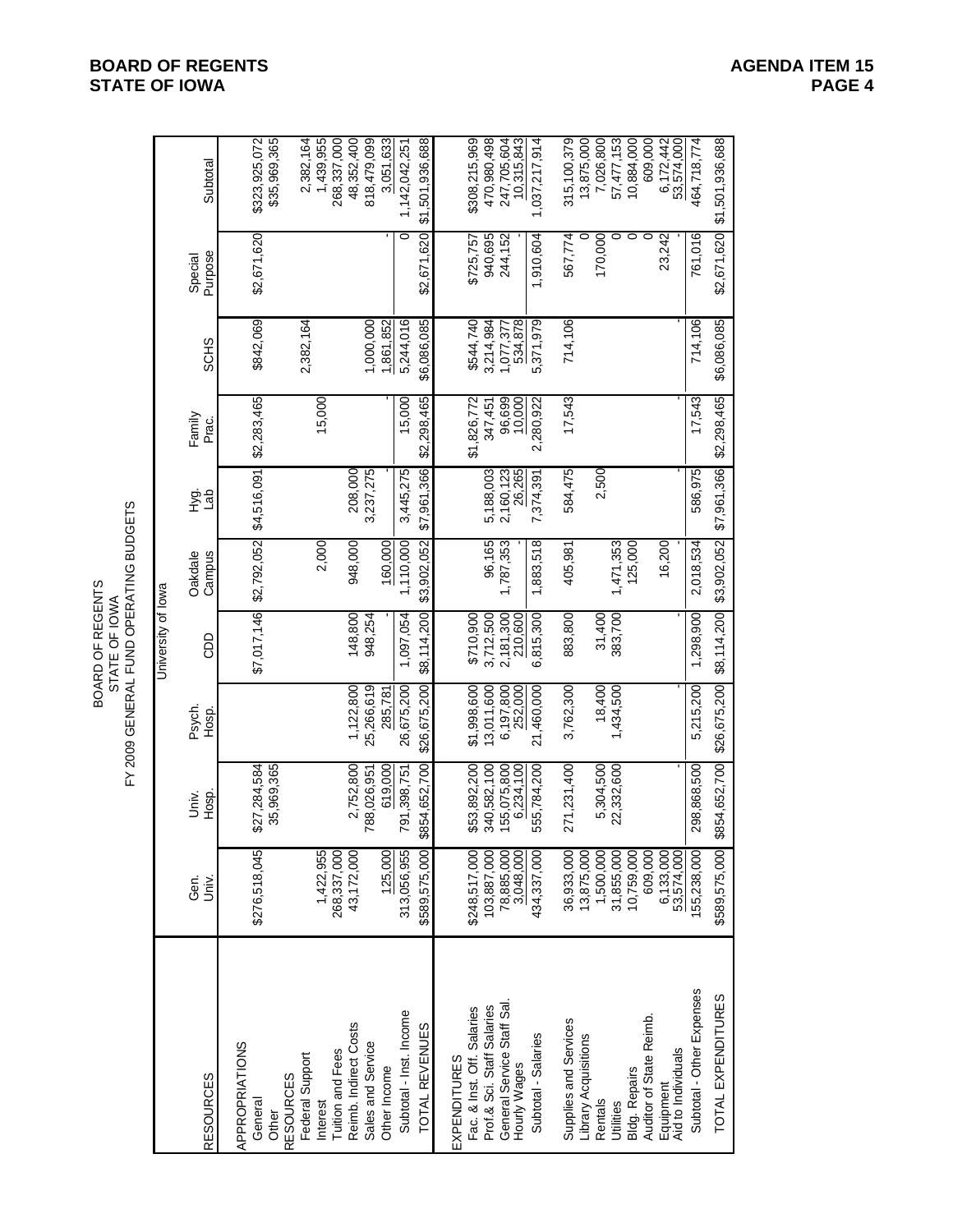Gen. Exp. Coop. Special Gen. Special Gen. Special Special General Fund<br>Gen. Exp. Coop. Special RESOURCES Univ. Station Ext. Purpose Subtotal Univ. Purpose Subtotal ISD IBSSS Total APPROPRIATIONS General \$217,695,081 \$35,896,514 \$22,903,693 \$7,157,658 \$283,652,946 \$98,286,381 \$4,976,064 \$103,262,445 \$10,126,391 \$5,725,951 \$726,692,805 Other 169,342 88,643 36,227,350 RESOURCES Federal Support 4,028,617 8,800,000 12,828,617 54,000 319,550 15,584,331 Interest 1,210,000 1,210,000 775,000 775,000 25,000 40,000 3,489,955 Tuition and Fees 203,877,810 203,877,810 64,850,000 64,850,000 537,064,810 Reimb. Indirect Costs 15,397,070 15,397,070 2,213,619 2,213,619 41,501 66,004,590 Sales and Service 650,000 650,000 323,274 2,653,057 822,105,430 Other Income 2,011,881 - - - 2,011,881 - - - 11,916 9,460 5,084,890 Subtotal - Inst. Income 222,496,761 4,028,617 8,800,000 0 235,325,378 68,488,619 0 68,488,619 414,190 3,063,568 1,449,334,006 TOTAL REVENUES \$440,191,842 \$39,925,131 \$31,703,693 \$7,157,658 \$518,978,324 \$166,775,000 \$4,976,064 \$171,751,064 \$10,709,923 \$8,878,162 \$2,212,254,161 EXPENDITURES Fac. & Inst. Off. Salaries \$177,598,814 \$20,667,983 \$6,680,711 \$845,368 \$205,792,876 \$72,393,957 \$569,910 \$72,963,867 \$4,044,205 \$4,281,142 \$595,298,059 Prof.& Sci. Staff Salaries 67,754,213 9,140,326 18,247,770 2,958,172 98,100,481 30,660,095 669,617 31,329,712 2,255,352 583,019 603,249,062 General Service Staff Sal. 45,891,227 3,318,157 2,275,190 651,007 52,135,581 25,043,306 127,424 25,170,730 2,421,786 1,980,346 329,414,047 Hourly Wages 4,349,653 150,000 88,314 25,217 4,613,184 2,311,560 95,346 2,406,906 - - 17,335,933 Subtotal - Salaries 295,593,907 33,276,466 27,291,985 4,479,764 360,642,122 130,408,918 1,462,297 131,871,215 8,721,343 6,844,507 1,545,297,101 Supplies and Services 43,508,344 4,808,953 4,204,708 2,677,894 55,199,899 13,664,156 3,513,767 17,177,923 1,142,945 1,294,205 389,915,351 Library Acquisitions 9,925,643 9,925,643 2,008,423 2,008,423 8,226 3,000 25,820,292 Rentals 1,373,929 19,089 142,000 1,535,018 1,007,300 1,007,300 9,569,118 Utilities 29,652,022 168,520 10,000 29,830,542 5,907,000 5,907,000 410,520 230,000 93,855,215 Bldg. Repairs 5,500,000 491,842 5,991,842 1,200,000 1,200,000 296,193 431,450 18,803,485 Auditor of State Reimb. 495,400 495,400 275,000 275,000 40,000 30,000 1,449,400 Equipment 4,200,000 767,661 20,000 4,987,661 631,203 631,203 90,696 45,000 11,927,002 Aid to Individuals 49,942,597 392,600 35,000 - 50,370,197 11,673,000 - 11,673,000 - - 115,617,197 Subtotal - Other Expenses 144,597,935 6,648,665 4,411,708 2,677,894 158,336,202 36,366,082 3,513,767 39,879,849 1,988,580 2,033,655 666,957,060 TOTAL EXPENDITURES \$440,191,842 \$39,925,131 \$31,703,693 \$7,157,658 \$518,978,324 \$166,775,000 \$4,976,064 \$171,751,064 \$10,709,923 \$8,878,162 \$2,212,254,161 BOARD OF REGENTS STATE OF IOWA FY 2009 GENERAL FUND OPERATING BUDGETS Iowa State University University of Northern Iowa

#### **BOARD OF REGENTS AGENDA ITEM 15 STATE OF IOWA**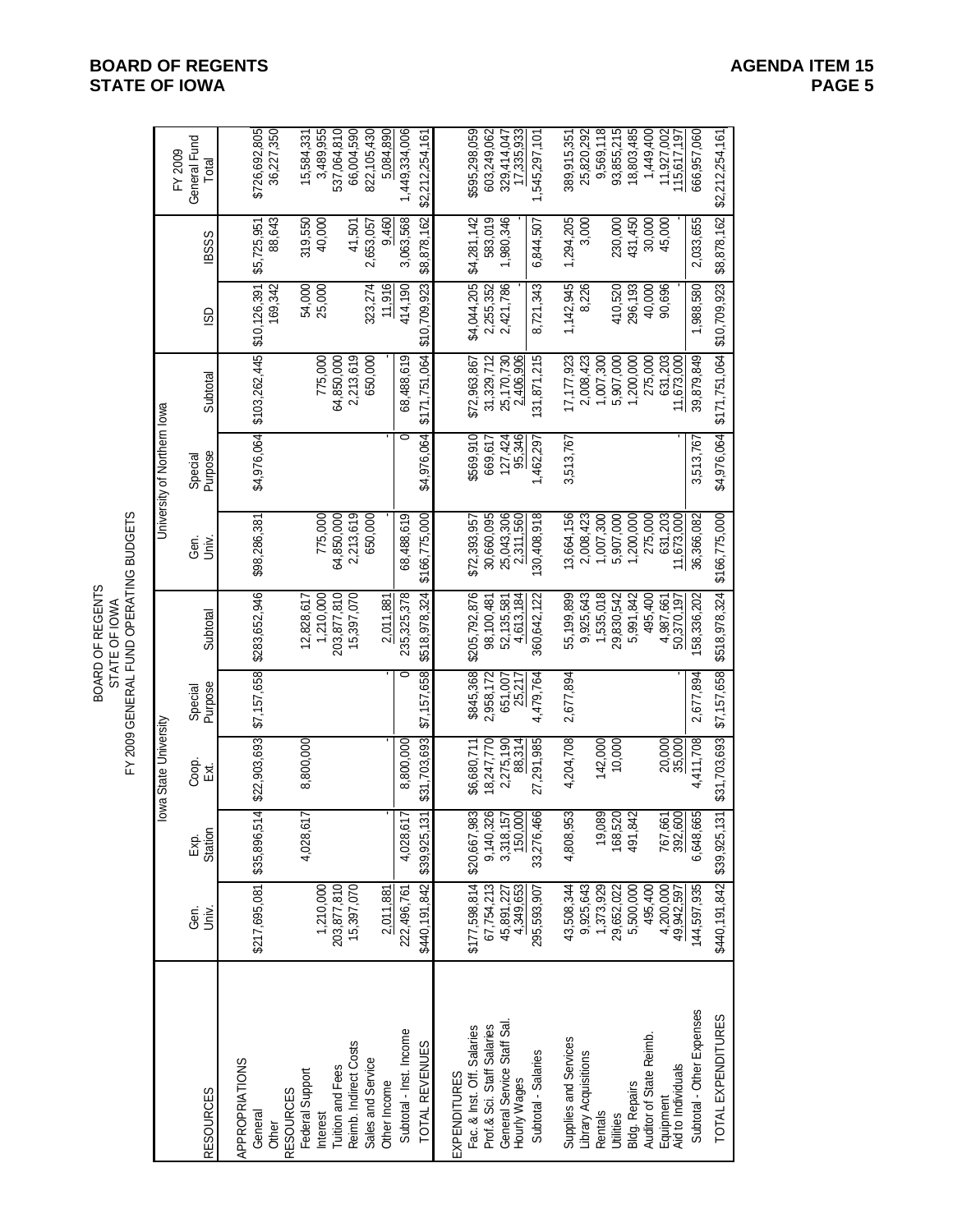|                                                                       | Restricted<br>FY 2009<br>Total | 4,800,000                          | 24,305,412          | 38,556,000 | 100,000                                        | 396,395,170     | 6,690,154 | 87,170,867<br>32,806,748                      | 384,454,951       | 740,508,416                | 1,648,026,306           | \$1,715,787,718 |              | \$192,723,896              | 272,267,981                | 93,891,503<br>50,693,504                       | 609,576,884         | 514,939,294                   | 4,100<br>17,570,000<br>500      | 24,449,483 | 15,600,000              | 1,000<br>28,373,601 | 105,851,039              | 99,004,317<br>300,418,000     | 1,106,210,834             | \$1,715,787,718    |
|-----------------------------------------------------------------------|--------------------------------|------------------------------------|---------------------|------------|------------------------------------------------|-----------------|-----------|-----------------------------------------------|-------------------|----------------------------|-------------------------|-----------------|--------------|----------------------------|----------------------------|------------------------------------------------|---------------------|-------------------------------|---------------------------------|------------|-------------------------|---------------------|--------------------------|-------------------------------|---------------------------|--------------------|
|                                                                       | <b>IBSSS</b>                   |                                    |                     |            |                                                | 342,471         |           |                                               |                   | 20,000<br>466,000          | 828,47                  | \$828,471       |              | \$24,705                   |                            |                                                | 24,705              | 440,266                       |                                 |            | 350,000                 | 13,000              |                          |                               | 803,766                   | \$828,471          |
|                                                                       | GS                             |                                    |                     |            |                                                | 148,430         | 30,000    |                                               |                   | 715,587<br>3,000           | 897,017                 | \$897,017       |              | \$415,911                  | 147,410                    | 87,666                                         | 650,987             | 146,829                       | 2,600                           | 30,000     | 50,000                  | 1,000<br>15,601     |                          |                               | 246,030                   | \$897,017          |
| FY 2009 RESTRICTED FUNDS BUDGETS<br>BOARD OF REGENTS<br>STATE OF IOWA | ξ                              | 950,000                            | 5,187,926           |            |                                                | 23,000,000      | 2,968,481 | 14,716,000                                    |                   | 72,000,000<br>26,940,000   | 139,624,481             | \$145,762,407   |              | \$3,000,000                | 17,237,300                 | 11,300,000                                     | 38,037,300          | 47,819,790                    | 1,000<br>1,000,000              | 2,300,000  | 4,000,000               | 2,300,000           | 13,000,000               | 12,304,317<br>25,000,000      | 107,725,107               | \$145,762,407      |
|                                                                       | <u>ငွ</u>                      | 1,925,000                          | 9,239,155           | 16,556,000 | 100,000                                        | 147,418,269     | 3,691,673 | 9,440,748<br>19,114,867                       |                   | 46,902,364<br>349,765,747  | 576,333,668             | \$604,153,823   |              | \$59,731,280               | 87,611,271                 | 42,026,837<br>19,938,504                       | 209,307,892         | 225,247,409                   |                                 | 12,216,483 | 7,500,000               | 12,700,000          | 39,582,039               | 32,600,000<br>65,000,000      | 394,845,931               | \$604,153,823      |
|                                                                       | ms                             | 1,925,000                          | 9,878,331           | 22,000,000 |                                                | 225,486,000     |           | 53,340,000<br>23,366,000                      |                   | 264,817,000<br>363,333,669 | 930, 342, 669           | \$964,146,000   |              | \$129,552,000              | 167,272,000                | 40,477,000<br>24,255,000                       | 361,556,000         | 241,285,000                   | 16,570,000                      | 9,903,000  | 3,700,000               | 13,345,000          | 53,269,000               | 54,100,000<br>210,418,000     | 602,590,000               | \$964,146,000      |
|                                                                       | <b>REVENUES</b>                | APPROPRIATIONS<br>lowa Values Fund | Tuition Replacement | Capital    | Water Quality/Grape & Wine<br><b>RESOURCES</b> | Federal Support | Interest  | Reimbursed Indirect Costs<br>Tuition and Fees | Sales and Service | Other Income               | Subtotal - Inst. Income | TOTAL REVENUES  | EXPENDITURES | Fac. & Inst. Off. Salaries | Prof.& Sci. Staff Salaries | General Service Staff Salaries<br>Hourly Wages | Subtotal - Salaries | Prof. and Scientific Supplies | -ibrary Acquisitions<br>Rentals | Utilities  | <b>Building Repairs</b> | Auditor of State    | Student Aid<br>Equipment | Debt Service<br>Plant Capital | Subtotal - Other Expenses | TOTAL EXPENDITURES |

# **BOARD OF REGENTS**<br> **BOARD OF REGENTS**<br> **BOARD OF IOWA**<br>
PAGE 6 **STATE OF IOWA**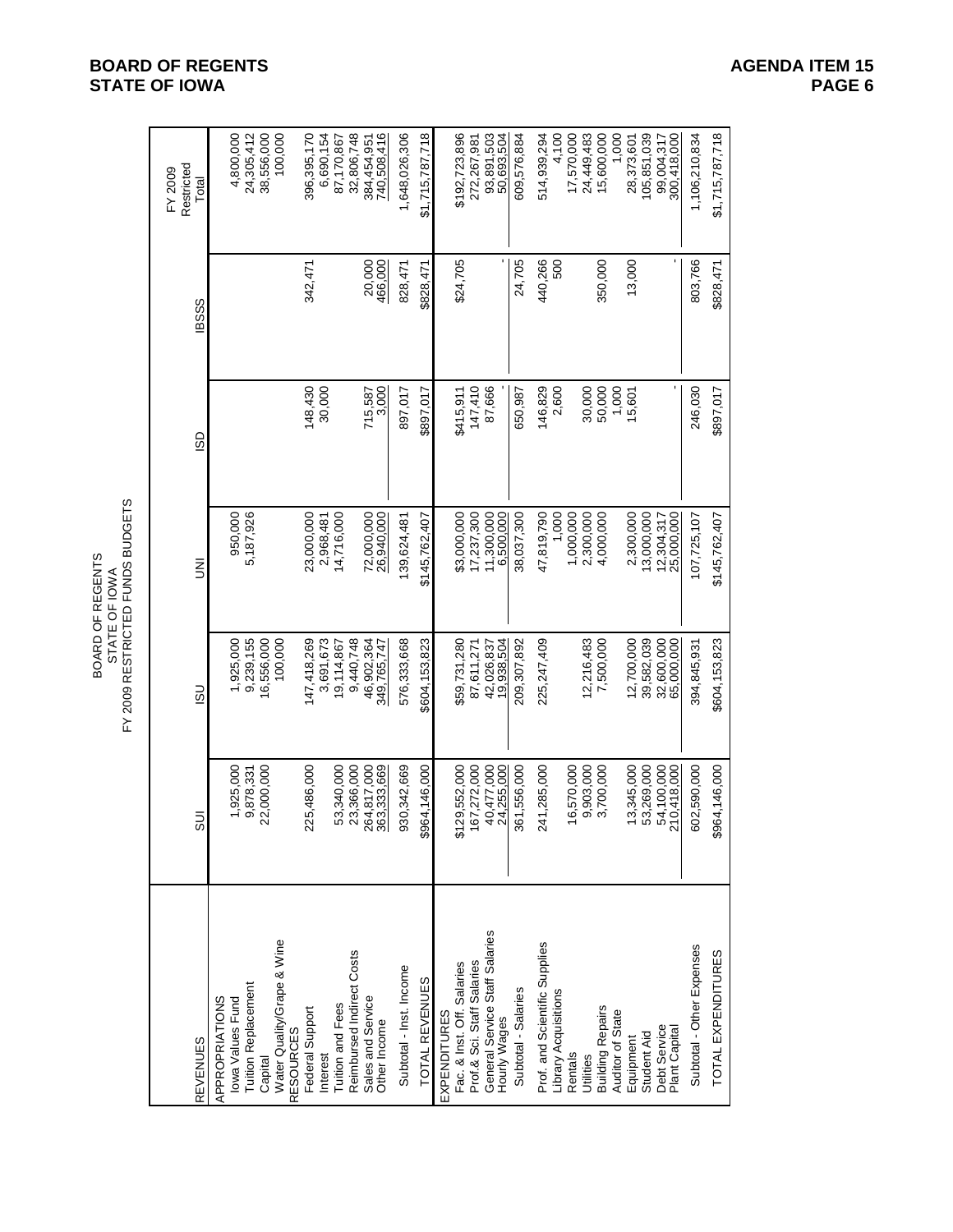| ρù<br>ğ<br>╭<br>こ<br>OF REGEI<br>ᅙ<br>à<br>ğ<br>ő<br><b>STATE</b><br><b>JARD</b><br>ξ<br>×. |
|---------------------------------------------------------------------------------------------|
|---------------------------------------------------------------------------------------------|

|                               |                           | FY 2009 ALL FUNDS BUDGETS<br>BOARD OF REGENTS<br>STATE OF IOWA |                          |                   |             |                               |
|-------------------------------|---------------------------|----------------------------------------------------------------|--------------------------|-------------------|-------------|-------------------------------|
| <b>RESOURCES</b>              | 5UI                       | $\overline{5}$                                                 | $\bar{z}$                | SD                | <b>BSSS</b> | All Funds<br>FY 2009<br>Total |
| APPROPRIATIONS                |                           |                                                                |                          |                   |             |                               |
| General                       | \$323,925,072             | \$283,652,946                                                  | \$103,262,445            | \$10,126,391      | \$5,725,951 | \$726,692,805                 |
| lowa Values Fund              | 1,925,000                 | 1,925,000                                                      | 950,000                  |                   |             | 4,800,000                     |
| <b>Tuition Replacement</b>    | 9,878,331                 | 9,239,155                                                      | 5,187,926                |                   |             | 24,305,412                    |
| Capital                       | 22,000,000                | 16,556,000                                                     |                          |                   |             | 38,556,000                    |
| <b>RESOURCES</b><br>Other     | 35,969,365                | 100,000                                                        |                          | 169,342           | 88,643      | 36,327,350                    |
| Federal Support               | 227,868,164               | 160,246,886                                                    | 23,000,000               |                   | 662,021     | 411,979,501                   |
| nterest                       | 1,439,955                 | 4,901,673                                                      | 3,743,481                | 202,430<br>55,000 | 40,000      | 10,180,109                    |
| <b>Tuition and Fees</b>       | 321,677,000               | 222,992,677                                                    | 79,566,000               |                   |             | 624,235,677                   |
| Reimb. Indirect Costs         | 71,718,400                | 24,837,818                                                     | 2,213,619                |                   | 41,501      | 98,811,338                    |
| Sales and Service             | 1,083,296,099             | 46,902,364                                                     | 72,650,000               | 1,038,861         | 2,673,057   | 1,206,560,381<br>745,593,306  |
| Other Income                  | 366,385,302               | 351,777,628                                                    | 26,940,000               | 14,916            | 475,460     |                               |
| Subtotal - Inst. Income       | 2,072,384,920             | 811,659,046                                                    | 208,113,100              | 1,311,207         | 3,892,039   | 3,097,360,312                 |
| TOTAL REVENUES                | \$2,466,082,688           | \$1,123,132,147                                                | \$317,513,471            | \$11,606,940      | \$9,706,633 | \$3,928,041,879               |
| EXPENDITURES                  |                           |                                                                |                          |                   |             |                               |
| Fac. & Inst. Off. Salaries    | \$437,767,969             | \$265,524,156                                                  | \$75,963,867             | \$4,460,116       | \$4,305,847 | \$788,021,955                 |
| Prof & Sci. Staff Salaries    | 638,252,498               | 185,711,752                                                    | 48,567,012               | 2,402,762         | 583,019     | 875,517,043                   |
| General Service Staff Sal     | 288, 182, 604             | 94,162,418                                                     | 36,470,730               | 2,509,452         | 1,980,346   |                               |
| Hourly Wages                  | 34,570,843                | 24,551,688                                                     | 8,906,906                |                   |             | 423,305,550<br>68,029,437     |
| Subtotal - Salaries           | 1,398,773,914             | 569,950,014                                                    | 169,908,515              | 9,372,330         | 6,869,212   | 2,154,873,985                 |
| Prof. and Scientific Supp.    | 556,385,379               | 280,447,308                                                    | 54,997,713               | 1,289,774         | 1,734,471   | 904,854,645                   |
| Library Acquisitions          | 13,875,000                | 9,925,643                                                      | 2,009,423                | 10,826            | 3,500       | 25,824,392                    |
| Rentals                       | 23,596,800                | 1,535,018                                                      | 2,007,300                |                   |             | 27, 139, 118                  |
| Utilities                     | 67,380,153                | 42,047,025                                                     | 8,207,000                | 440,520           | 230,000     | 118,304,698                   |
| <b>Bldg. Repairs</b>          | 14,584,000                | 13,491,842                                                     | 5,200,000                | 346,193           | 781,450     | 34,403,485                    |
| Auditor of State Reimb.       | 609,000                   | 495,400                                                        | 275,000                  | 41,000            | 30,000      | 1,450,400                     |
| Equipment                     | 19,517,442                | 17,687,661                                                     | 2,931,203                | 106,297           | 58,000      | 40,300,603                    |
| <b>Aid to Individuals</b>     | 106,843,000               | 89,952,236                                                     | 24,673,000               |                   |             | 221,468,236                   |
| Debt Service<br>Plant Capital | 54,100,000<br>210,418,000 | 32,600,000<br>65,000,000                                       | 25,000,000<br>12,304,317 |                   |             | 99,004,317<br>300,418,000     |
| Subtotal - Other Expenses     | 1,067,308,774             | 553, 182, 133                                                  | 147,604,956              | 2,234,610         | 2,837,421   | 1,773,167,894                 |
| TOTAL EXPENDITURES            | \$2,466,082,688           | \$1,123,132,147                                                | \$317,513,471            | \$11,606,940      | \$9,706,633 | \$3,928,041,879               |

#### **BOARD OF REGENTS**<br> **BOARD OF REGENTS**<br> **BOARD OF IOWA**<br>
PAGE 7 **STATE OF IOWA**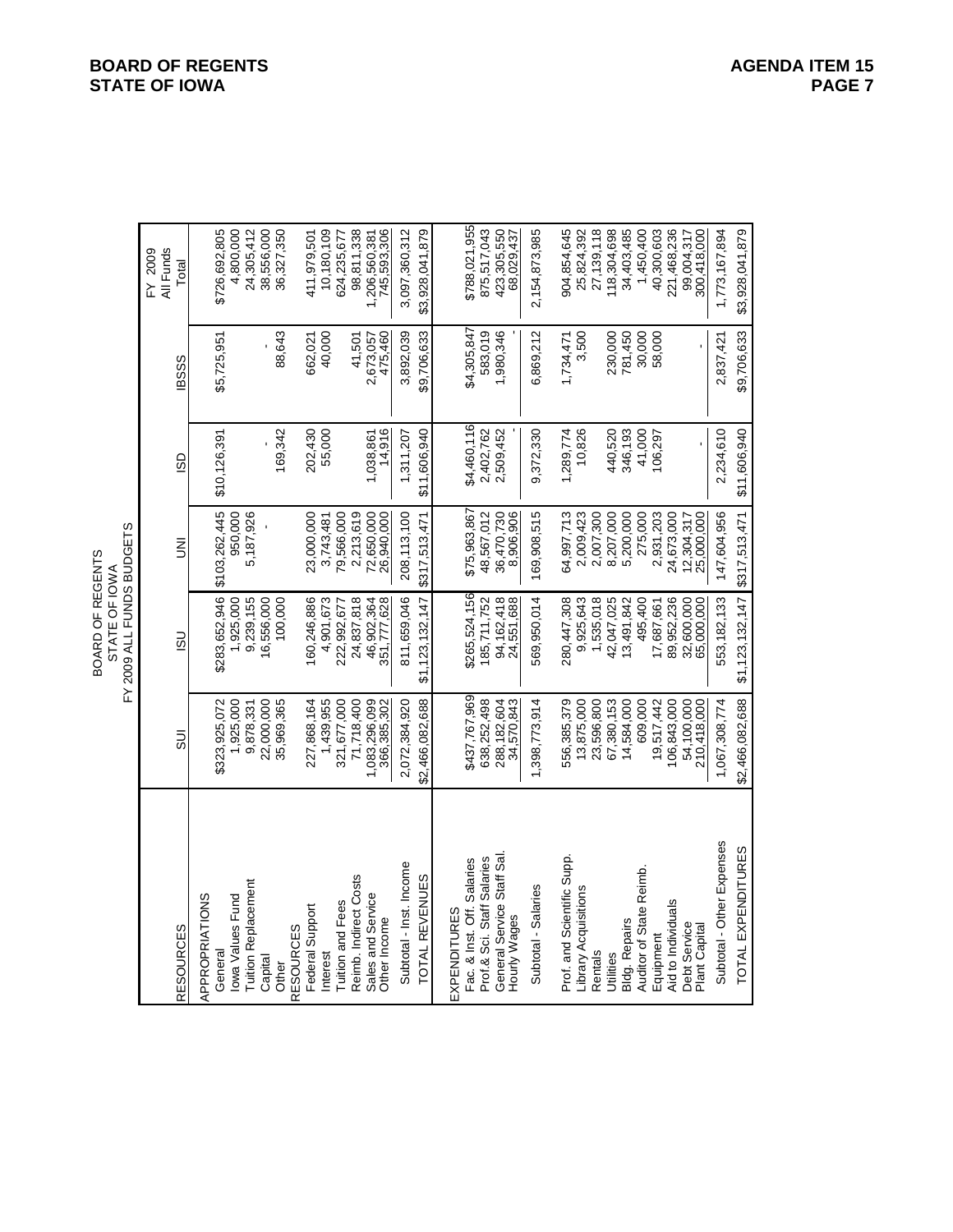## **FY 2009 BUDGETS – UNIVERSITY OF IOWA**

#### SUI FY 2009 General University Operating Budget

The consequences of the June flood will have a definite impact on the FY 2009 University budgets, however, the details will not be known for several weeks or months. The proposed budgets have not been adjusted as a result of the flood and its implications.

The FY 2009 General University budget is guided by The Iowa Promise: *A Strategic Plan for the University of Iowa 2005-2010.* SUI's proposed FY 2009 operating budget represents a 6.1% increase over FY 2008 and incorporates the following incremental revenues and reallocations when compared to the original Board-approved budget.

| • State Appropriation (salary funding)              | $$18.2$ million |
|-----------------------------------------------------|-----------------|
| $\bullet$ Tuition                                   | 16.0 million    |
| • Reallocations                                     | 6.5 million     |
| Other                                               | 2.0 million     |
| <b>Total Incremental Revenues and Reallocations</b> | $$42.7$ million |

The Board approved a tuition increase of 3.2% for residents and 6.0% for non-residents at the December 2007 meeting. The increases, coupled with current enrollment projections, are expected to generate approximately \$11.6 million in new tuition revenue prior to financial aid offsets when compared to the FY original 2008 budget. The Board also approved professional and upper division undergraduate tuition supplements that are expected to yield approximately \$4.4 million in FY 2009 for programmatic improvements.

Indirect cost recoveries for FY 2009 are projected to increase \$1.8 million due to the continued success of faculty securing sponsored research when compared to the original FY 2008 budget. FY 2009 interest income is projected to increase \$0.2 million.

The University is required to commit a minimum of \$5.5 million in reallocations for FY 2009. However, the University is committing an additional \$1.0 million in reallocated dollars to fully fund faculty and staff salary and fringe benefit increases and to help cover other unavoidable cost increases. Total reallocations in FY 2009 are \$6.5 million.

The incremental revenues and reallocations are budgeted to fund the following strategic initiatives:

| • Faculty Salary/Benefit Increases                   | $$11.0$ million |
|------------------------------------------------------|-----------------|
| • Core Salary/Benefit Increases                      | 13.3 million    |
| • Additional Investment in Students                  | 9.0 million     |
| • Renewing Environments for Learning and Research    | 9.4 million     |
| Total Uses of Incremental Revenues and Reallocations | $$42.7$ million |

Maintaining competitive faculty salaries and supporting the related fringe benefits remains SUI's top academic budget priority for FY 2009. The FY 2009 budget is the fourth year of a faculty salary recovery plan supported by reallocations, tuition revenue, and state salary funding. The FY 2009 faculty salary increments range between 3.75% and 4.40% across colleges with an average faculty target increase of 4.0%. Differential faculty salary targets allowed several colleges that generate higher than average general education fund revenue contributions to address serious faculty salary issues. For all departments, except clinical medicine, the average faculty salary ranks eighth of eleven in the peer group and sixth of ten among Big Ten public institutions.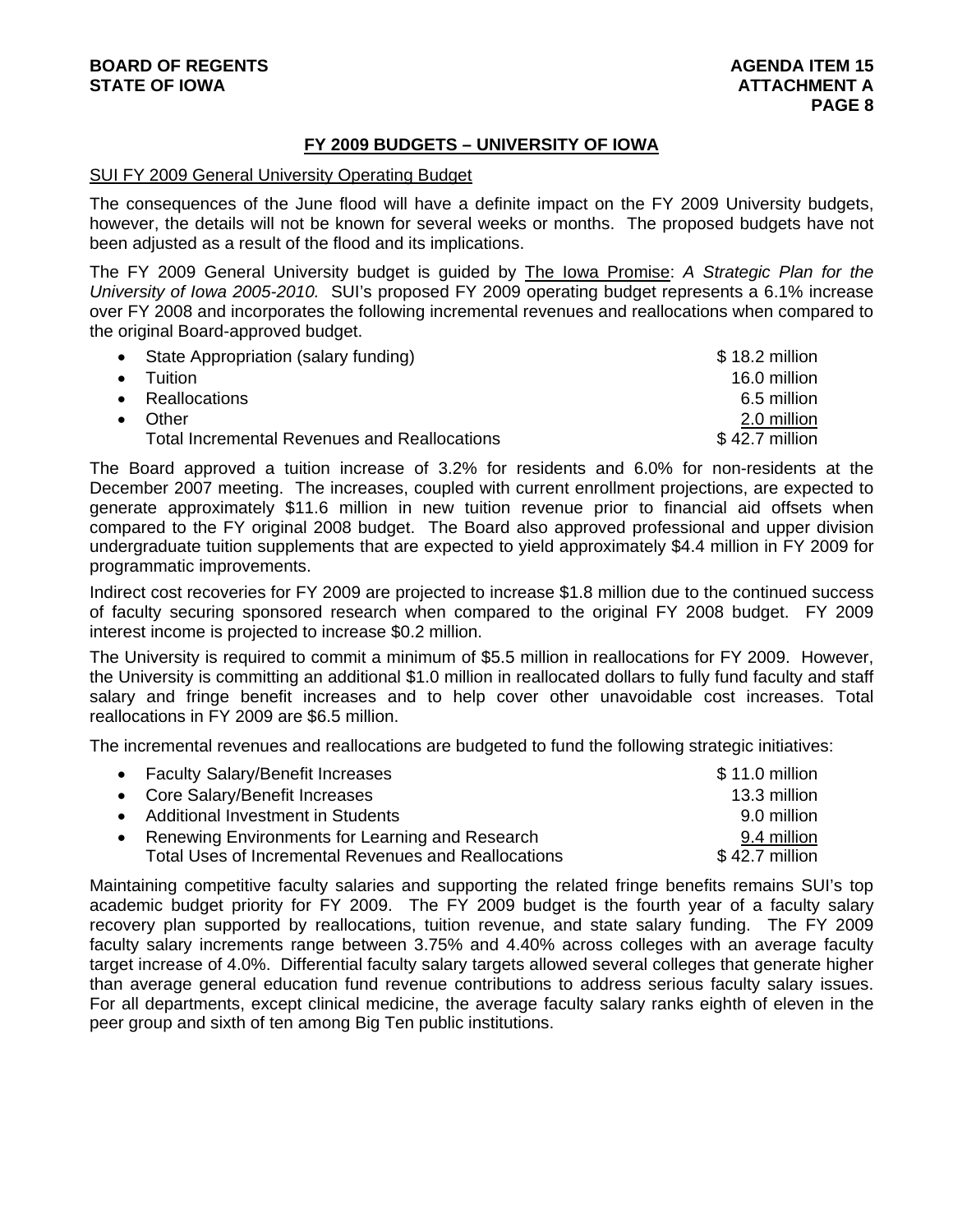The University seeks to maintain competitive salaries for its staff. The average salary increase for non-bargained Professional and Scientific staff for each college, vice presidential unit, and other major administrative units ranges from 4.0% to 5.5%. This flexibility is essential to respond to comparable worth/pay concerns, compression issues, and market adjustments.

The University's flex benefit plans for faculty and non-bargained staff continue to be reviewed for amendments. Details of the proposed amendments will be presented to the Board once the review is complete. A flexible benefits structure will remain, but design and allocation of credits is being reconsidered. Development of benefit plan details is underway through the Human Resource's and Finance Offices and the internal governance processes at the University.

The investment in students initiative includes, in part, funding to provide an appropriate blend of merit and need-based financial aid, improve access and opportunity for underrepresented students and students of disadvantaged socioeconomic status, introduce students to research opportunities, develop freshman seminars, strengthen the honors program, continue efforts to internationalize the educational experience, and educate highly competent and committed health professionals and research scientists.

Renewing environments for learning and research is an important component of maintaining a productive environment for students, faculty, and staff. Funding is budgeted for the projected cost increases of utilities, custodial services, information technology, campus security, library acquisitions, building renewal, and research support.

SUI's consolidated special purpose budget on page 4 includes Primary Health Care, State Cancer Registry, Substance Abuse, Biocatalysis, Iowa Registry for Congenital and Inherited Disorders, Agricultural Health and Safety, Non-Profit Resource Center, Advance Drug Development, Oakdale Research Park, and the Technology Innovation Center.

#### **UIHC**

In FY 2009, the strategic focus for the University of Iowa Hospitals and Clinics (UIHC) will continue to center on the offering of a broad spectrum of clinical services to all patients, serving as the primary teaching hospital for the University, and providing a base for innovative research to improve health care.

The proposed FY 2009 UIHC budget of \$854.7 million reflects a 13.1% increase over the FY 2008 budget of \$755.6 million. The proposed FY 2009 UIHC budget is provided on page 4.

State appropriations from the IowaCare Account include \$27.3 million with an additional \$36.0 million available as needed for the program. The IowaCare appropriations do not fund physicians, dental services, pharmaceuticals, and durable medical equipment, but UIHC and SUI physicians provide these services.

The Board approved a 6% rate increase effective July 1, 2008, at the May 2008 meeting. UIHC forecasts a 3% increase in inpatient acute admissions and a 2.5% increase in outpatient activity.

An average salary increase of 5.5% is projected for FY 2009; medical and surgical supply costs are estimated to rise 3%; and drug costs are projected to increase 7%. Utilities and other administrative services purchased from the University will increase 7% and 5%, respectively.

Other UIHC units include the Psychiatric Hospital, the Center for Disabilities and Development, and Specialized Child Health Services. The proposed combined FY 2009 budget of these units is \$40.9 million, which represents an 8.3% increase over the FY 2008 budget.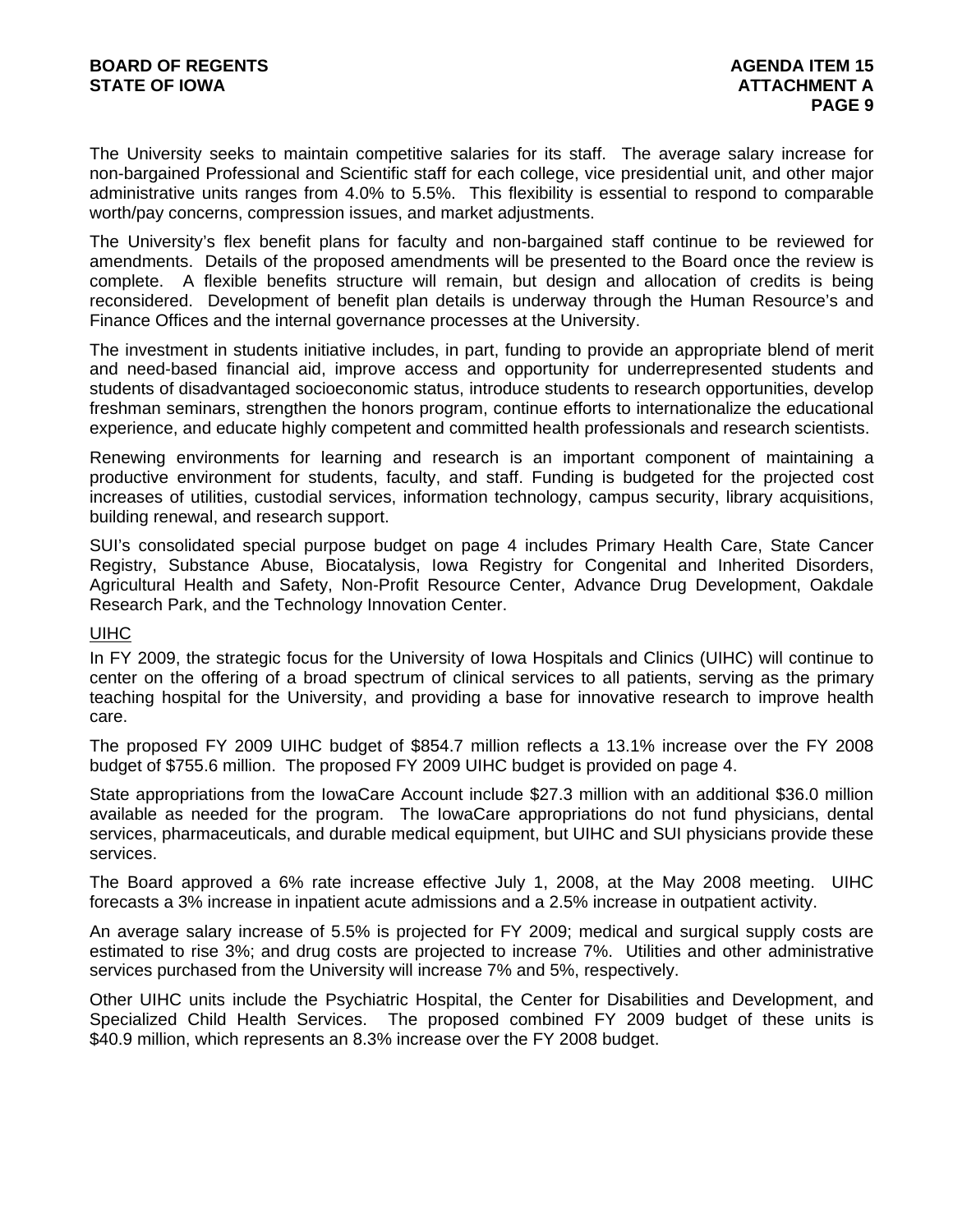#### **BOARD OF REGENTS** AGENUS AGENDA ITEM 15 **STATE OF IOWA AND RESERVE A LOCAL CONSUMING A LOCAL CONSUMING A LOCAL CONSUMING A LOCAL CONSUMING A LOCAL CONSUMING A LOCAL CONSUMING A LOCAL CONSUMING A LOCAL CONSUMING A LOCAL CONSUMING A LOCAL CONSUMING A LOCAL CONSUMI**

### SUI FY 2009 Restricted Fund Budget

The Restricted Fund includes the Organized Activities Fund, the Auxiliary Enterprise Fund, the Current Restricted Fund and the Plant Fund and involves virtually every department on campus in revenue and expenditure planning.

- Organized Activities Fund includes continuing education, medicine and dentistry practice plan funds, sports camps, conferences and institutes, and various publications and workshops
- Auxiliary Enterprise Fund includes athletics, residence halls, the Iowa Memorial Union, student health, recreational services, Hancher Auditorium, parking and transportation, Cambus, and various smaller enterprises
- Current Restricted Fund includes sponsored activities, predominately research and student financial aid funded from federal and non-federal sources
- Plant Fund includes bond proceeds and capital project receipts

The proposed FY 2009 Restricted Fund Budget includes the following state appropriations:

• Tuition Replacement **\$ 9.9 million** 

This appropriation funds the debt service on academic building revenue bond issues.

• Capital **\*** Capital **\*** Capital **\*** Capital **\*** Capital **\*** Capital **\*** Capital **\*** Capital **\*** Capital **\*** Capital **\*** Capital **\*** Capital **\*** Capital **\*** Capital **\*** Capital **\*** Capital **\*** Capital **\*** Capital **\*** Capi

Funds include a \$10.0 million FY 2009 capital appropriation approved by the 2007 General Assembly for the Institute for Biomedical Discovery and a \$12.0 million appropriation for the Hygienic Lab approved by the 2006 legislature.

• Grow Iowa Values Fund (GIVF) **\$** 1.9 million

FY 2009 GIVF funds will be used for continued support of the I-START and I-GROW programs and will be matched dollar for dollar by the University as described in Agenda Item 23. The programs facilitate university-private sector partnerships in entrepreneurship and address middle to long-term commitments needed to promote sustained growth of new companies.

#### **Athletics**

The University of Iowa's FY 2009 athletic budget reflects revenue projections of \$66.2 million which is a 7.5% increase compared to the FY 2008 budget.

Sports income is projected to increase in over last year primarily due to one additional home football game and a \$2 per game increase in men's basketball ticket prices.

Direct general university support was eliminated as of FY 2008. In FY 2009, athletics is budgeted to receive \$840,000 from the University in financial aid set-aside funds derived from the athletic department's tuition scholarship payments.

Other income is projected to increase due to the interest income earned from prepaid premium seating revenues, an increase attributable to Big Ten Conference television revenues, and concession and rental revenues from the additional home game.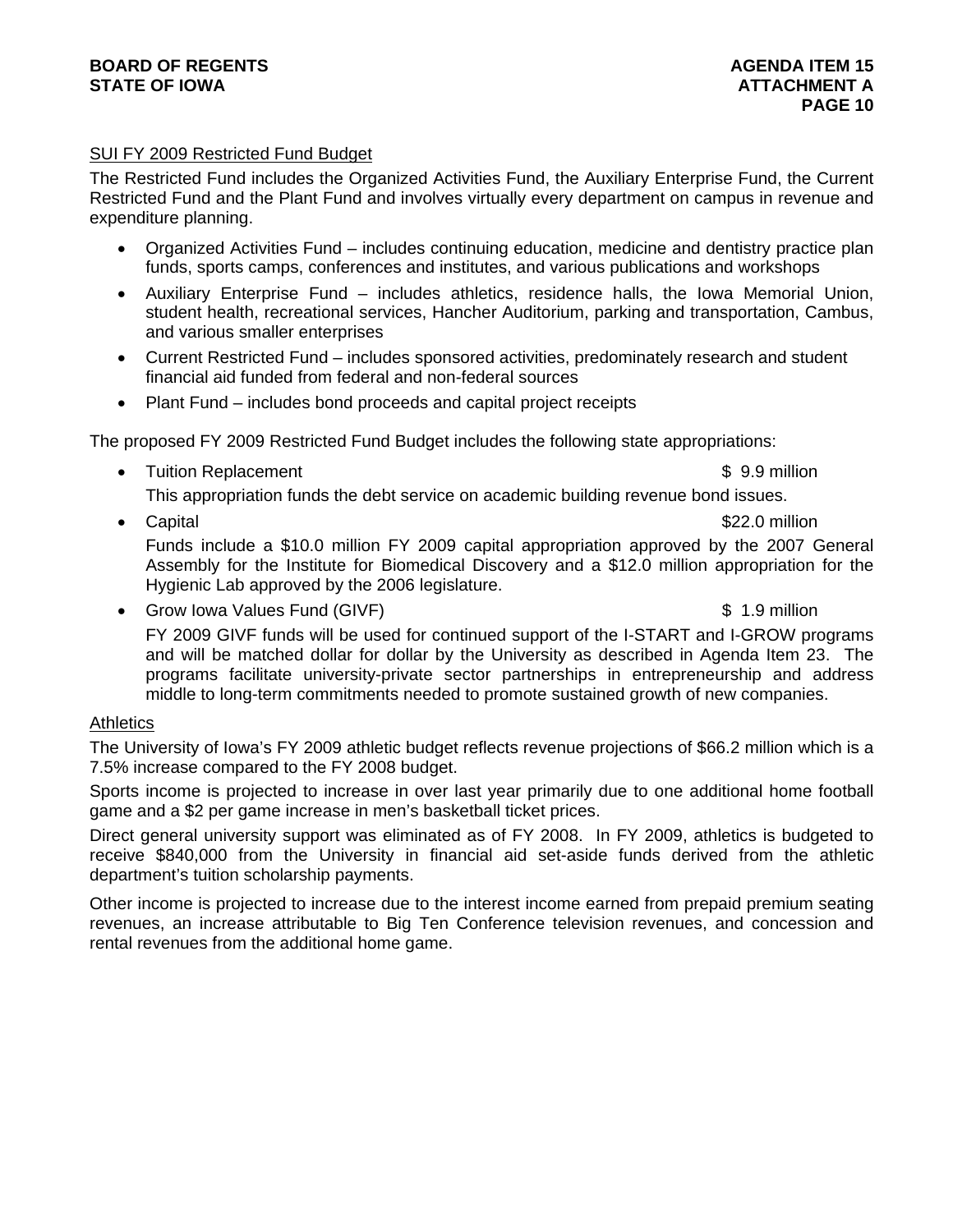|                                      |                  |    | University of Iowa Athletic Revenues<br>FY 2005-FY 2009 |                  |      |               |    |            |
|--------------------------------------|------------------|----|---------------------------------------------------------|------------------|------|---------------|----|------------|
|                                      |                  |    |                                                         |                  |      | <b>Budget</b> |    | Proposed   |
|                                      | FY 2005          |    | FY 2006                                                 | FY 2007          |      | FY 2008       |    | FY 2009    |
| Revenues                             |                  |    |                                                         |                  |      |               |    |            |
| Sports Income                        | \$<br>19,274,254 | \$ | 20,313,247                                              | \$<br>22,133,117 | \$   | 20,244,500    | \$ | 22,433,800 |
| Alumni / Foundation /                |                  |    |                                                         |                  |      |               |    |            |
| Corp Support / Sponsorship           | 4,250,048        |    | 5,950,453                                               | 6,467,091        |      | 12,292,026    |    | 12,117,052 |
| Athletic Conference /                |                  |    |                                                         |                  |      |               |    |            |
| <b>NCAA Support</b>                  | 10,535,131       |    | 10,636,553                                              | 14,037,605       |      | 18,448,000    |    | 19,088,000 |
| Gen University/Financial Aid Support | 1,923,359        |    | 1,673,359                                               | 1,573,359        |      | 800,000       |    | 840,000    |
| <b>Student Fees</b>                  | 1,505,016        |    | 1,495,060                                               | 1,494,706        |      | 1,500,000     |    | 1,500,000  |
| Other Income                         | 5,959,356        |    | 6,467,252                                               | 14,315,271       |      | 8,269,700     |    | 10,183,475 |
| <b>Total Revenues</b>                | 43,447,164       | S. | 46,535,924                                              | \$<br>60,021,149 | - \$ | 61,554,226    | S  | 66,162,327 |

The SUI athletic department anticipates providing \$14.7 million in direct and indirect support to other departments and entities within the University.

The athletic department pays the tuition resulting from awarded scholarships. The University projects 300 FTE scholarships at a total cost of approximately \$7.7 million.

An enterprise reserve and contingency account was established in FY 2007 to create a quasiendowment that will provide financial stability to the athletic department over the long term. Athletics plans to make periodic investments in the account and has increased the minimal goal of the account from \$10 million to \$15 million. The projected FY 2008 ending balance in the account is \$4.4 million. The Department plans to invest an additional \$1.6 million in the account during FY 2009.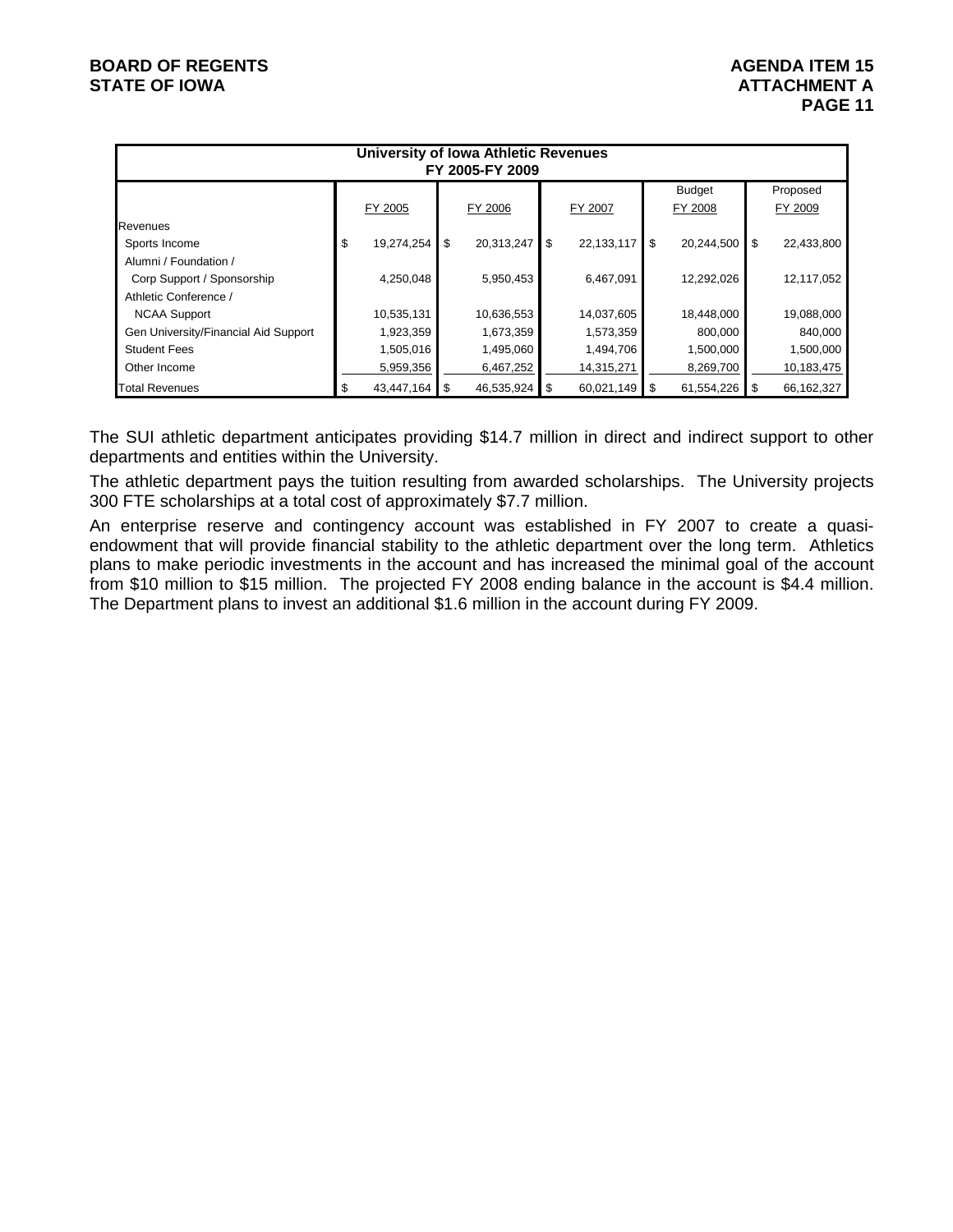#### **BOARD OF REGENTS** AGENUS AGENDA ITEM 15 **STATE OF IOWA AND RESERVE A LOCAL CONSUMING A LOCAL CONSUMING A LOCAL CONSUMING A LOCAL CONSUMING A LOCAL CONSUMING A LOCAL CONSUMING A LOCAL CONSUMING A LOCAL CONSUMING A LOCAL CONSUMING A LOCAL CONSUMING A LOCAL CONSUMI**

#### Residence System

The proposed FY 2009 residence system budget projects a decrease in contract revenues and interest income compared to the preliminary budget received by the Board in March 2008. Contract revenues have been reduced by approximately \$750,000 based on fewer applications from returning students and a potentially smaller entering first-year class seeking housing. Although all beds are expected to be filled at the start of the fall semester, the lower number of applicants will limit the ability to fill beds lost to attrition throughout the year. The reduction in investment income is a result of low interest rates. The proposed detailed budget is provided below.

#### **The University of Iowa Residence System Proposed Budget 2008-09**

|                                                        |    | Actual<br>2006-07 |                          | <b>Revised</b><br><b>Estimate</b><br>2007-08 | Preliminary<br><b>Budget</b><br>2008-09 |    | Proposed<br><b>Budget</b><br>2008-09 |
|--------------------------------------------------------|----|-------------------|--------------------------|----------------------------------------------|-----------------------------------------|----|--------------------------------------|
| <b>OPERATIONS (Modified Cash Basis)</b>                |    |                   |                          |                                              |                                         |    |                                      |
| Revenues                                               | \$ | 43,939,882        | S                        | 45,517,727                                   | \$<br>47,528,950                        | S  | 46,497,647                           |
| <b>Expenditures for Operations</b>                     |    | 30,438,174        |                          | 31,414,328                                   | 34,295,755                              |    | 33,918,326                           |
| <b>Net Revenues</b>                                    |    | 13,501,708        |                          | 14,103,399                                   | 13,233,195                              |    | 12,579,321                           |
| % of Revenues                                          |    | 30.70%            |                          | 31.00%                                       | 27.80%                                  |    | 27.10%                               |
| Debt Service (due July 1)                              |    | 5,998,195         |                          | 4,968,395                                    | 4,977,426                               |    | 4,977,426                            |
| <b>Mandatory Transfers</b>                             |    | 600,000           |                          | 600,000                                      | 600,000                                 |    | 600,000                              |
| Net After Debt Service &<br><b>Mandatory Transfers</b> | £. | 6,903,513         | \$                       | 8,535,004                                    | \$<br>7,655,769                         | \$ | 7,001,895                            |
| % of Revenues                                          |    | 15.70%            |                          | 18.80%                                       | 16.10%                                  |    | 15.10%                               |
|                                                        |    |                   |                          |                                              |                                         |    |                                      |
| Debt Service Coverage Ratio                            |    | 225%              |                          | 284%                                         | 266%                                    |    | 253%                                 |
| University Overhead Payment                            |    |                   |                          |                                              |                                         |    |                                      |
| From Surplus                                           | \$ | 430,572           | \$                       | 438,552                                      | \$<br>443,576                           | \$ | 475,188                              |
| <b>FUND BALANCES (June 30)</b>                         |    |                   |                          |                                              |                                         |    |                                      |
| Revenue Fund                                           | \$ | 0                 | \$                       |                                              | \$<br>0                                 | \$ |                                      |
| Operation & Maintenance Fund                           |    | 1,000,000         |                          | 1,000,000                                    | 1,000,000                               |    | 1,000,000                            |
| Improvement Fund                                       |    | 8,262,097         |                          | 10,729,493                                   | 6,745,222                               |    | 6,229,173                            |
| Surplus Fund                                           |    | 3,841,621         |                          | 626,441                                      | 446,443                                 |    | 254,148                              |
| Subtotal--Voluntary Reserves                           |    | 13,103,718        |                          | 12,355,934                                   | 8,191,665                               |    | 7,483,321                            |
| Sinking Fund                                           |    | 0                 |                          | 0                                            | 0                                       |    | 0                                    |
| <b>Bond Reserve Fund</b>                               |    | 5,180,855         |                          | 5,180,855                                    | 5,180,855                               |    | 5,180,855                            |
| <b>Bond Construction Fund</b>                          |    | 0                 |                          | 0                                            | 0                                       |    | 0                                    |
| Subtotal--Mandatory Reserves                           |    | 5,180,855         |                          | 5,180,855                                    | 5,180,855                               |    | 5,180,855                            |
| <b>Total Fund Balances (June 30)</b>                   | \$ | 18,284,573        | $\overline{\mathcal{S}}$ | 17,536,789                                   | \$<br>13,372,520                        | \$ | 12,664,176                           |
| <b>REVENUES AND EXPENDITURES</b><br><b>Revenues</b>    |    |                   |                          |                                              |                                         |    |                                      |
| Contracts                                              | \$ | 39,493,143        | \$                       | 40,715,319                                   | \$<br>42,769,112                        | \$ | 42,014,907                           |
| Interest                                               |    | 1,121,853         |                          | 985,966                                      | 1,013,395                               |    | 675,796                              |
| Other Income                                           |    | 3,324,886         |                          | 3,816,442                                    | 3,746,443                               |    | 3,806,944                            |
| <b>Total Revenues</b>                                  |    | 43,939,882        | \$                       | 45,517,727                                   | \$<br>47,528,950                        | S  | 46,497,647                           |
| <b>Expenditures for Operations</b>                     |    |                   |                          |                                              |                                         |    |                                      |
| Salaries, Wages & Benefits                             |    | 11,563,721        |                          | 12,137,444                                   | 13,695,339                              |    | 13,672,631                           |
| Cost of Food or Goods Sold                             |    | 3,886,650         |                          | 4,236,098                                    | 4,542,254                               |    | 4,490,263                            |
| <b>Other Operating Expense</b>                         |    | 6,244,660         |                          | 6,002,596                                    | 6,189,300                               |    | 6,195,022                            |
| <b>Utilities</b>                                       |    | 4,862,595         |                          | 5,048,974                                    | 5,466,702                               |    | 5,291,015                            |
| Repairs & Maintenance                                  |    | 3,880,548         |                          | 3,989,216                                    | 4,402,160                               |    | 4,269,395                            |
| <b>Total Expenditures</b>                              | \$ | 30,438,174        | \$                       | 31,414,328                                   | \$<br>34,295,755                        | \$ | 33,918,326                           |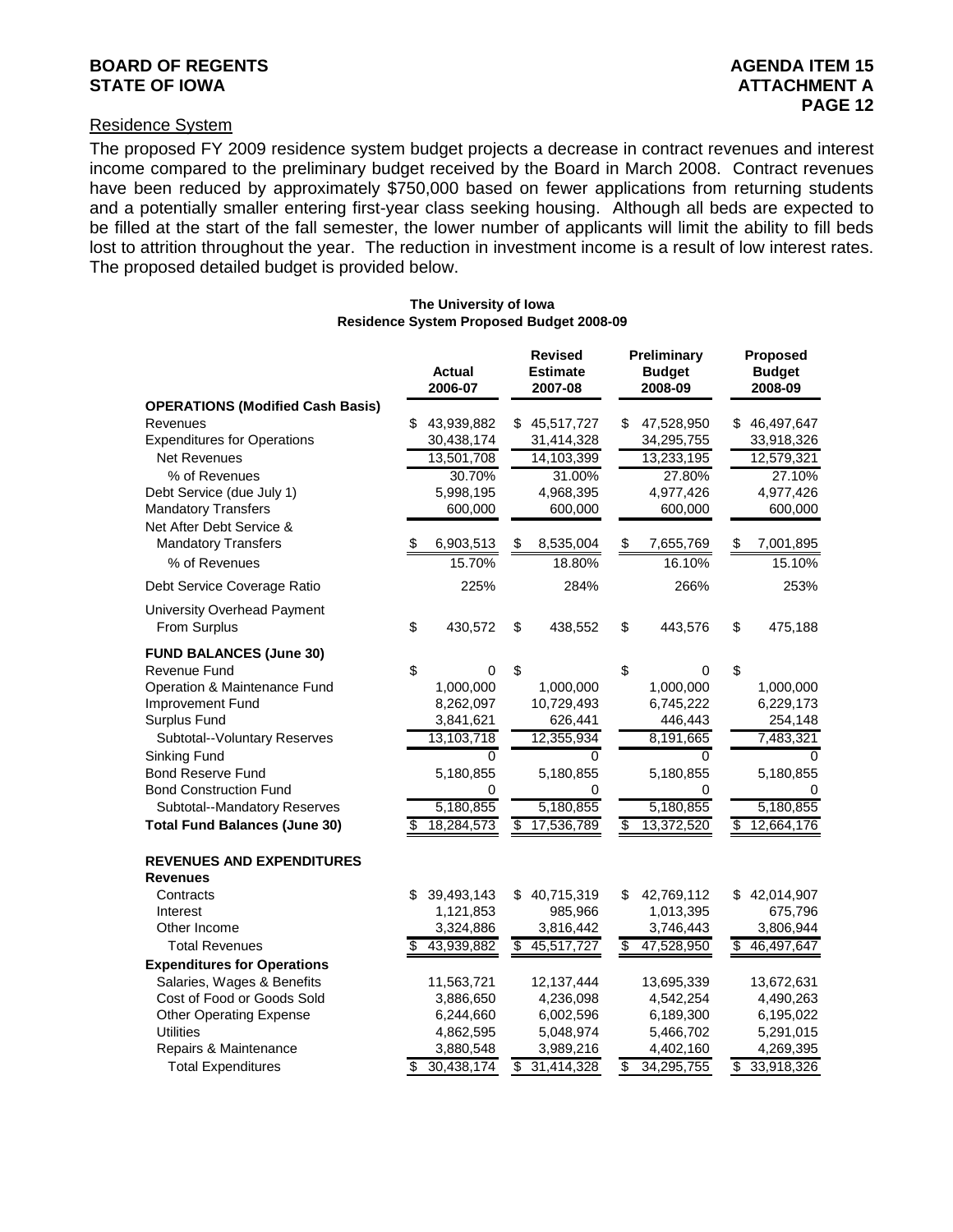#### **FY 2009 BUDGETS – IOWA STATE UNIVERSITY**

#### ISU FY 2009 General University Operating Budget

The development of the FY 2009 budget was guided by the principles of the Resource Management Model (RMM), a responsibility-centered approach to budget development. The RMM attributes revenues and fully-allocated administrative costs to colleges and other major administrative units. RMM provides incentives to maximize revenues and rewards cost efficiencies. The FY 2009 budget represents the first year of transition into the new budget model.

The University continues to be guided by its strategic plan**,** *Forward Thinking***.** A key foundation of the initiatives of the strategic plan is hiring and retaining the best faculty possible to enhance the University's ability to attain its goals. FY 2009 resources, including funds from the state salary bill, tuition revenues, and internal reallocations, are being directed toward the competitiveness of faculty salaries. ISU's proposed FY 2009 general university operating budget represents a 7.9% increase over FY 2008 and incorporates the following incremental revenues and reallocations compared to the FY 2008 base budget:

| • State Appropriation                               | $$12.5$ million |
|-----------------------------------------------------|-----------------|
| $\bullet$ Tuition                                   | 21.5 million    |
| • Reallocations                                     | 4.7 million     |
| $\bullet$ Other                                     | -2.0 million    |
| <b>Total Incremental Revenues and Reallocations</b> | \$36.7 million  |

The General University's state salary funding allocation less the \$1 million reduction in the base operating appropriation legislatively directed to the Veterinary Diagnostic Lab, results in incremental state operating funding of \$12.5 million.

The Board approved a tuition increase of 3.2% for resident and 2.5% for non-resident students for FY 2009 at the December 2007 meeting. The new tuition rates and a higher enrollment base for FY 2009 comprise the incremental tuition revenue. The Board also approved tuition supplements for upper class and graduate engineering students to improve the quality of education for those students.

While the University projects an enterprise-wide increase in indirect cost recoveries of approximately \$160,000, the projected net \$2.0 million decrease for the general university in other revenue is primarily the result of adjustments associated with the RMM to align revenues and expenditures. Federal regulations require a portion of indirect costs recoveries be applied to facilities infrastructure. To facilitate the implementation of the RMM, additional funds are designated for facility renovations and managed as restricted funds.

ISU has committed a total of \$4.8 million in reallocations for FY 2009 of which \$4.7 million will be redirected to strategic initiatives within the General University. Reallocated funds will be dedicated to supporting ISU's mission by improving the competitiveness of faculty salaries, initiating new curriculum choices to meet student demand, supporting agricultural research, and strengthening ISU's premier programs.

The incremental revenues and reallocations are budgeted to fund the following strategic initiatives:

|           | • Competitive Salaries                                                 | \$14.8 million |
|-----------|------------------------------------------------------------------------|----------------|
|           | • Increase Student Success and Enhance Educational Programs            | 9.0 million    |
|           | • Increase Excellence of Graduate, Professional, and Research Programs | 8.5 million    |
| $\bullet$ | Improve Systems, Informational Infrastructure, and Facilities          | 4.4 million    |
|           | Total Uses of Incremental Revenues and Reallocations                   | \$36.7 million |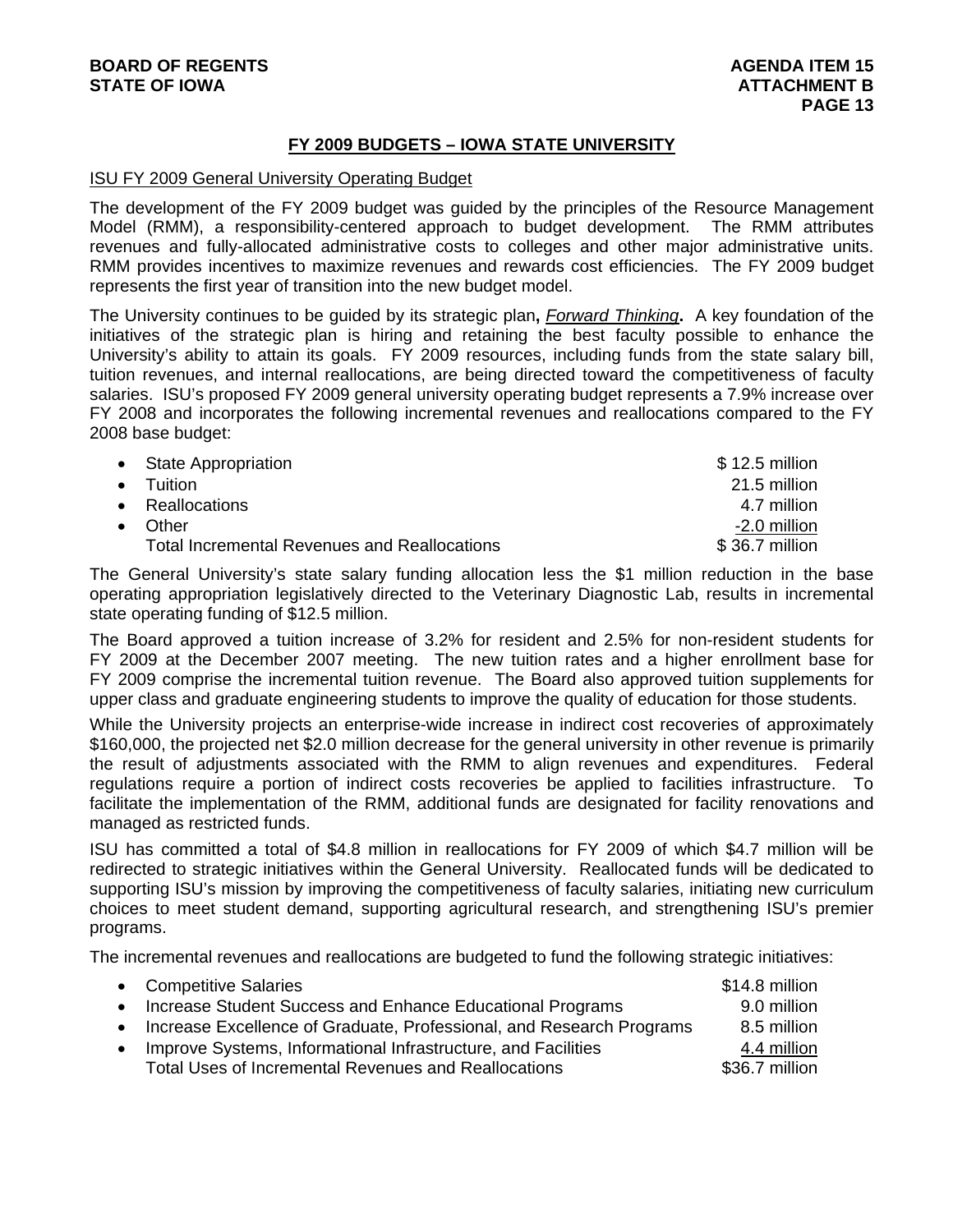One of ISU's highest budget priorities is to reach nationally competitive faculty and staff salary levels necessary to recruit and retain faculty members who are among the very best in their fields of study, with a particular focus in disciplinary areas important to Iowa's future. The most recent FY 2008 data indicates a slight improvement from the prior year with faculty salaries at 95% of the peer average. State salary funding and reallocated funds provide the opportunity to address the lack of competitiveness and to improve the University's peer group ranking. A preliminary analysis indicates the funding will provide an average salary increase of 5.5% for faculty and 4.0% for P & S staff.

Student success and enhanced undergraduate educational programs will be achieved through increased financial aid, smaller class sizes, enhanced diversity in the Colleges of Human Sciences, Engineering, Design, and Business, support for ISUComm-the innovative "writing across the curriculum" program, and enhanced curricular opportunities with new B.S. degrees in Bioinformatics and Computational Biology, Culinary Science, Global Resource Systems, and Biological Systems Engineering.

ISU's initiative to increase the excellence of graduate, professional, and research programs will be achieved by attracting the very best graduate students with tuition scholarships, competitive stipends, new curricular opportunities including a PhD in Business and Technology, hiring more faculty with expertise in diverse veterinary medicine specialties, and investing in premier research programs. The maintenance and further enhancement of ISU's premier programs requires the continuous recruitment and retention of outstanding faculty.

Cost increases of utilities, library acquisitions, information technology, and general education building maintenance and renovations are budgeted to improve systems, infrastructure, and facilities. Several new buildings will be occupied during FY 2009: the Dr. W. Eugene and Linda Lloyd Veterinary Medical Center, the Seed Science Center, and the addition to the College of Design.

ISU's consolidated special purpose budget on page 5 includes the Institute for Physical Research and Technology, Small Business Development Centers, Leopold Center, Livestock Disease Research, Research Park/ISIS, George Washington Carver Endowed Chair, and the Veterinary Diagnostic Lab.

#### ISU FY 2009 Restricted Budget

The Restricted Funds budget represents activities that receive targeted appropriations for specific strategic initiatives, including capital appropriations, and revenues and expenditures from university units and operations that do not receive direct state appropriations. Major restricted fund revenue categories include:

- Federal Support receipts for both sponsored and student financial aid
- Endowment Income earnings distributed from the University's endowment funds
- Auxiliary Enterprises comprised primarily of bonded enterprises including athletics, University Bookstore, Department of Residence, Memorial Union, Parking Systems, Student Health Center, Reiman Gardens, and the Iowa State Center
- Private Gifts, Grants, and Contracts includes nongovernmental sponsored programs from private industry, non-profit organizations, and individuals
- Plant Funds includes bond proceeds and capital project funds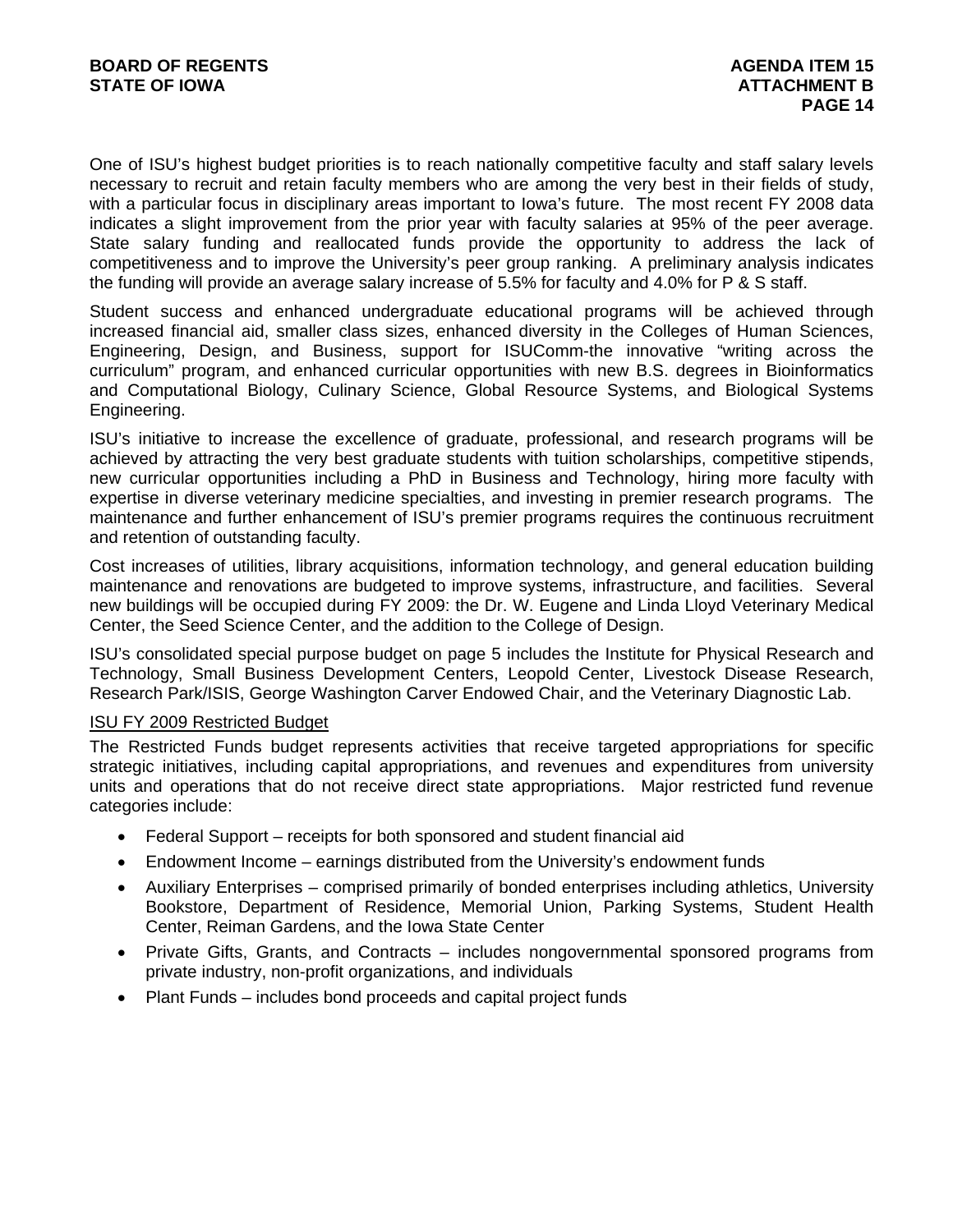#### **BOARD OF REGENTS AGENUS AGENDA ITEM 15 STATE OF IOWA** AND **BUCK ATTACHMENT B**

The proposed FY 2009 Restricted Fund Budget includes the following state appropriations;

• Tuition Replacement **\$9.2 million \$9.2 million** 

- This appropriation funds the debt service on academic building revenue bond issues.
- Capital \$16.7 million Funds include a \$14.8 million capital appropriation approved by the 2007 General Assembly for the Biorenewables Research Laboratory, \$1.8 million for the Veterinary Teaching Hospital and \$0.1 million for water quality and the Grape and Wine Institute.
- Grow Iowa Values Fund (GIVF)  $\sim$  81.9 million FY 2009 GIVF funds will be used to support commercialization of research, assist Iowa industry and spur economic development. \$1.2 million is identified for competitive grants and \$0.7 million for infrastructure support as described in Agenda Item 23. Organizations and university units receiving funding will be required to provide matching funds on a one-to-one basis.

In FY 2009, federal funding is assumed to remain level with FY 2008 due to the continued uncertainty of the Federal budget process. Student fees, which support auxiliaries, will increase 3.3% due to increases approved last fall. Several major capital projects, including the Biorenewables Building and the Chemistry Building, will be under construction during FY 2009.

### **Athletics**

Iowa State University's FY 2009 athletic budget reflects revenue projections totaling \$41.9 million which is an increase of 13.7% when compared to the FY 2008 budget. Athletics assumed responsibility for management of Hilton Coliseum beginning July 1, 2008, which previously was a part of the Iowa State Center. Student fee revenue, general fund support, salaries, and capital projects are expected to increase as a result of the Department of Athletics managing Hilton Coliseum. While the additional budgeted revenues and expenditures increase the athletic budget, University-wide commitment to the facility is generally flat.

Ticket sales are projected to decrease \$0.9 million due to the University not hosting a premium game for football and men's basketball. The decrease is partially offset by guaranteed revenue of approximately \$0.6 million to be earned from the Iowa football game.

Fundraising revenue is projected to increase approximately \$2.6 million primarily from the additional suite capacity and the remodeling of the Club Section at Jack Trice Stadium. Additional fundraising revenue is expected from the Cyclone Club as a result of seat re-indexing and increased donor levels.

Approximately \$550,000 of the budgeted \$678,000 increase in general university support in FY 2009 is the result of Athletics assuming management responsibilities of Hilton Coliseum. The remaining smaller increases include the tuition increase for women's scholarships, the Summer Bridge Program, and support of Information Technology Services due to process changes with the implementation of the new Resource Management Model.

Debt service for FY 2009 will increase approximately \$660,000 due to a full year of debt service on the bonds issued for the Jack Trice renovations to be completed this fall. Six months of debt service was reflected in FY 2008.

Excluding Hilton, Athletics has budgeted for a projected 3% increase in salaries and 4% in scholarships. Travel-related expenses are expected to increase dramatically in FY 2009 due to increased fuel prices. Inflationary increases were applied to the remaining expenses.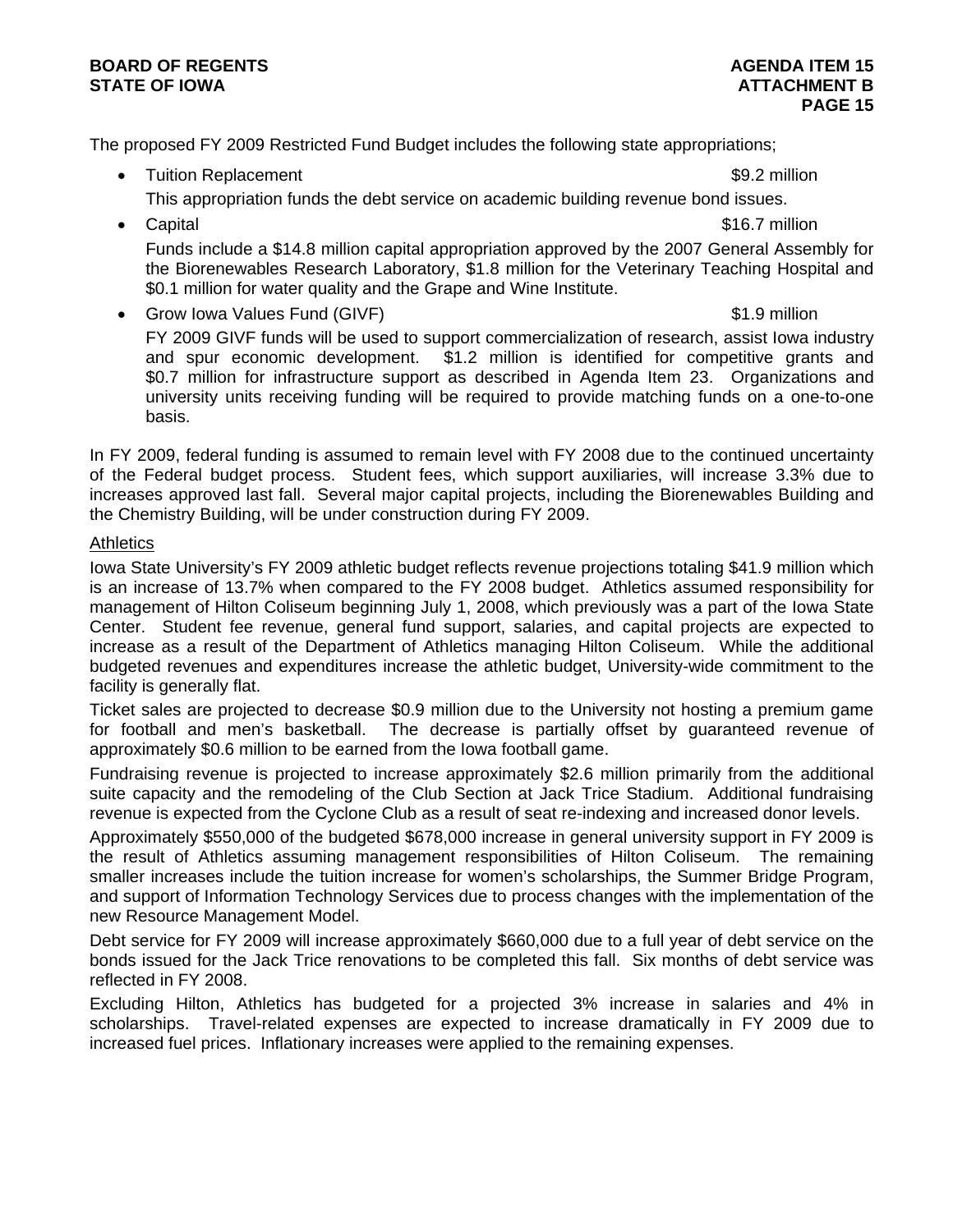# **BOARD OF REGENTS AGENDA ITEM 15**

# STATE OF IOWA **ATTACHMENT B**<br>PAGE 16 **PAGE 16**

| <b>Iowa State University Athletic Revenues</b><br>FY 2005-FY 2009 |    |            |    |            |         |            |          |            |         |            |
|-------------------------------------------------------------------|----|------------|----|------------|---------|------------|----------|------------|---------|------------|
| <b>Budget</b>                                                     |    |            |    |            |         |            |          |            |         | Proposed   |
|                                                                   |    | FY 2005    |    | FY 2006    | FY 2007 |            | FY 2008* |            | FY 2009 |            |
| Revenues                                                          |    |            |    |            |         |            |          |            |         |            |
| Sports Income                                                     | \$ | 9,974,561  | \$ | 10,236,527 | \$      | 7,066,196  | \$       | 13,561,579 | \$      | 12,427,717 |
| Alumni / Foundation /                                             |    |            |    |            |         |            |          |            |         |            |
| Corp Support / Sponsorship                                        |    | 6,139,955  |    | 5,712,712  |         | 7,859,043  |          | 5,636,572  |         | 7,962,960  |
| Athletic Conference /                                             |    |            |    |            |         |            |          |            |         |            |
| <b>NCAA Support</b>                                               |    | 6,837,992  |    | 9,315,157  |         | 8,222,366  |          | 7,931,608  |         | 8,849,007  |
| <b>General University Support</b>                                 |    | 2,640,797  |    | 2,824,102  |         | 2,914,240  |          | 2,953,732  |         | 3,631,772  |
| <b>Student Fees</b>                                               |    | 1,124,361  |    | 1,089,160  |         | 1,072,333  |          | 1,068,750  |         | 1,520,000  |
| Other Income                                                      |    | 3,049,824  |    | 2,141,134  |         | 2,243,709  |          | 5,672,032  |         | 7,471,975  |
| <b>Total Revenues</b>                                             | \$ | 29,767,490 | S  | 31,318,792 | \$      | 29,377,887 | S        | 36,824,273 | \$      | 41,863,431 |

\*accounting change from cash to accrual to report related revenues for year in which season occurred

The ISU athletic department anticipates providing \$15.0 million in direct and indirect support to other departments and entities within the University.

The athletic department is responsible for paying tuition resulting from awarding scholarships. The University projects 212 FTE scholarships at a total cost to the athletic department of approximately \$6.3 million.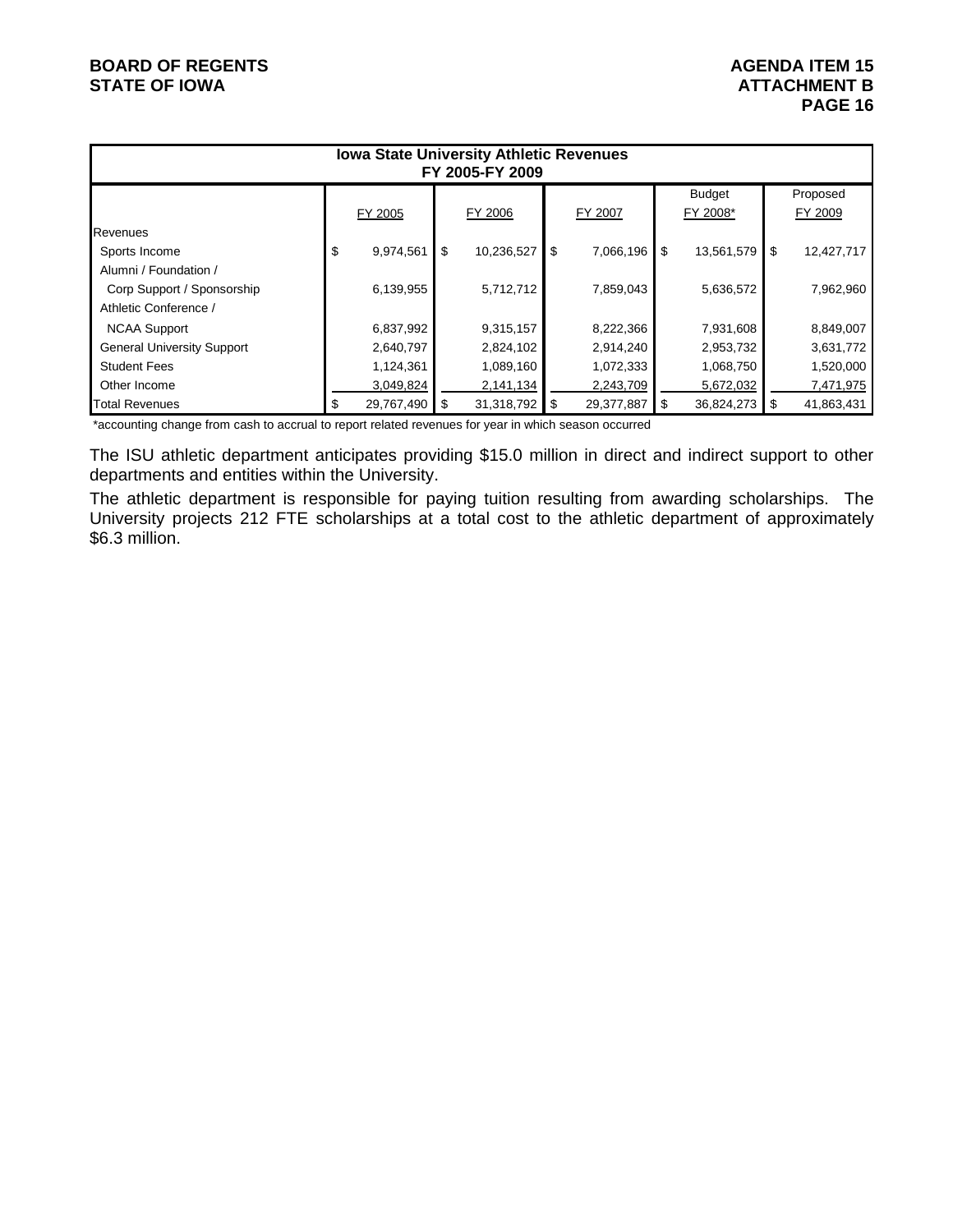## **FY 2009 BUDGETS – UNIVERSITY OF NORTHERN IOWA**

#### UNI FY 2009 General University Operating Budget

UNI's Strategic Plan reinforces the philosophy of *Students First*. It emphasizes the need to provide a University environment that lets students experience a personalized learning environment. The plan also focuses on maintaining an excellent and diverse faculty who will continue to provide quality instruction. UNI's proposed FY 2009 general university operating budget represents a 4.3% increase when compared to the amended FY 2008 budget approved in May 2008 and incorporates the following incremental revenues and reallocations.

|           | • State Appropriation (salary funding)       | $$5.8$ million |
|-----------|----------------------------------------------|----------------|
| $\bullet$ | <b>Tuition</b>                               | 0.9 million    |
| $\bullet$ | Indirect Cost Recoveries/Other Income        | 0.1 million    |
| $\bullet$ | Reallocations                                | 4.0 million    |
|           | Total Incremental Revenues and Reallocations | \$10.8 million |

The Board approved a tuition increase of 3.2% for resident and 2.2% for non-resident students at the December 2007 meeting. A projected decline of 100 students from the actual Fall 2007 enrollment coupled with the FY 2009 tuition rates, results in increased tuition revenue of \$0.9 million compared to the FY 2008 amended budget.

Indirect cost recoveries are projected to increase \$167,000 compared to FY 2008 due to \$11.5 million in funding for the Iowa Initiative Intervention Project (family planning services). The increase of indirect cost recoveries is offset in part by a projected decrease in interest income of \$35,000.

The University is required to commit a minimum of \$1.6 million in reallocations for FY 2009. The University projects to reallocate approximately \$4.0 million to fund the following programs and services: reaccreditation support, public safety and security, liberal arts core support, information technology security, reestablishment of the Center for Enhancement of Teaching, the Imaging Project, financial aid and admissions initiatives, faculty summer research, academic advising initiatives, and energy costs.

The incremental revenues and reallocations are budgeted to fund the following strategic initiatives and unavoidable cost increases.

| • Negotiated and P&S Salaries/Benefits                      | $$5.8$ million |
|-------------------------------------------------------------|----------------|
| • Faculty Positions/Startup Costs                           | 0.8 million    |
| • Investment in Student Experiences and Financial Aid       | 1.9 million    |
| • Maintain Resources for Strategic Opportunities            | 0.8 million    |
| • Critical Needs Involvement/University Culture Promotion   | 0.8 million    |
| • Other Cost Increases                                      | 0.7 million    |
| <b>Total Uses of Incremental Revenues and Reallocations</b> | \$10.8 million |

Mandatory salary and related benefit increases from faculty and merit employee bargaining are included in the proposed FY 2009 budget. The United Faculty contract provides for an average 4% increase on July 1, 2008. Salary increases for professional and scientific staff typically follow the United Faculty pay increase. In order to sustain competitive salaries, the professional and scientific plan increased 2% at the minimum and 4% at the maximums of the pay range. The negotiated AFSCME contract provided a 3% increase effective July 1, 2008 with eligible employees also receiving step increases of 4.5% on anniversary dates.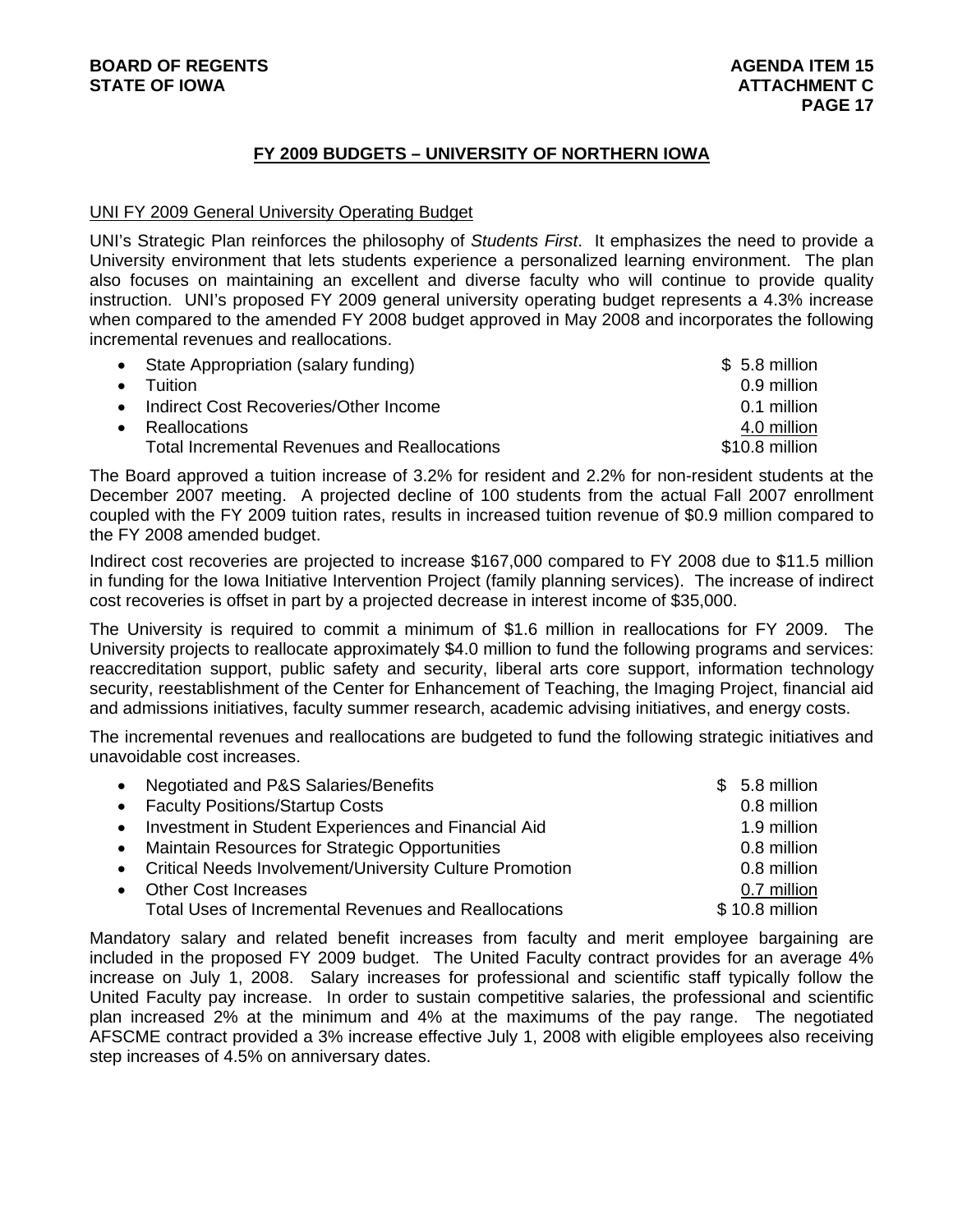The University has provided additional funding for challenging and character building student experiences by reorganizing Academic Advising and the Academic Learning Center, reestablishing the Center for Enhancement of Teaching, and supporting the liberal arts core programs. Incremental funds have also been designated to maintain student financial aid at 18% of tuition.

UNI's consolidated special purpose budget on page 5 includes the Institute for Decision Making, the Recycling and Reuse Center, Metal Casting, Real Estate Education, MyEntreNet, and the Mathematics and Science Education Collaborative Initiative.

The University received a new \$4 million special purpose appropriation to administer the Mathematics and Science Education Collaborative Initiative. The goals of this collaborative initiative are to improve math and science performance of Iowa students, prepare more high-quality math and science teachers for Iowa schools, and promote statewide collaboration and coordination. The collaborative will provide a research center for Science, Technology, Engineering, and Manufacturing (STEM) teaching innovations, a support center for new math and science teachers, a redesign of math and science programs at Regent universities, and the development of activities and relationships between Regent universities and the private and public sectors in math and science.

#### UNI FY 2009 Restricted Budget

UNI's restricted budget includes auxiliary enterprise, capital appropriations, and revenues and expenditures from university units and operations that do not receive direct state appropriations. Major auxiliary enterprise operations include the residence system, athletics, Maucker Union, Fieldhouse Operations (UNI-Dome/McLeod), Gallagher-Bluedorn Performing Arts Center, Wellness Recreation Center, and the Student Health Center.

The proposed FY 2009 Restricted Fund Budget does include the following state appropriations:

- Tuition Replacement **\$5.2 million** This appropriation funds the debt service on academic building revenue bond issues.
- Grow Iowa Values Fund (GIVF)  $\sim$  81.0 million FY 2009 GIVF funds will be used to support UNI's technology transfer and business incubation projects, rural entrepreneurship, market research, Helping Regions Succeed, and the Ag-Based Lubricants Center as described in Agenda Item 23.

#### **Athletics**

The University of Northern Iowa's FY 2009 athletic budget reflects revenue projections totaling \$11.8 million, which is an increase of 15.6% compared to the FY 2008 budget. The FY 2009 proposed budget includes accounting changes which better reflect the operations of the Department of Athletics. These changes include the reporting of all athletic marketing income and expenses previously reported in a separate marketing auxiliary account, budgeted post-season expenses, and the inclusion of all athletic salaries and corresponding Foundation support.

Approximately \$1.2 million of the \$1.4 million increase in alumni/foundation/corporate support/sponsorship is the result of an accounting change in FY 2009 to reflect the entire income and expense of athletic marketing in the athletic budget.

General university support for FY 2009 is projected to increase 2.9% to support scholarships, operations, and the graduate assistant program.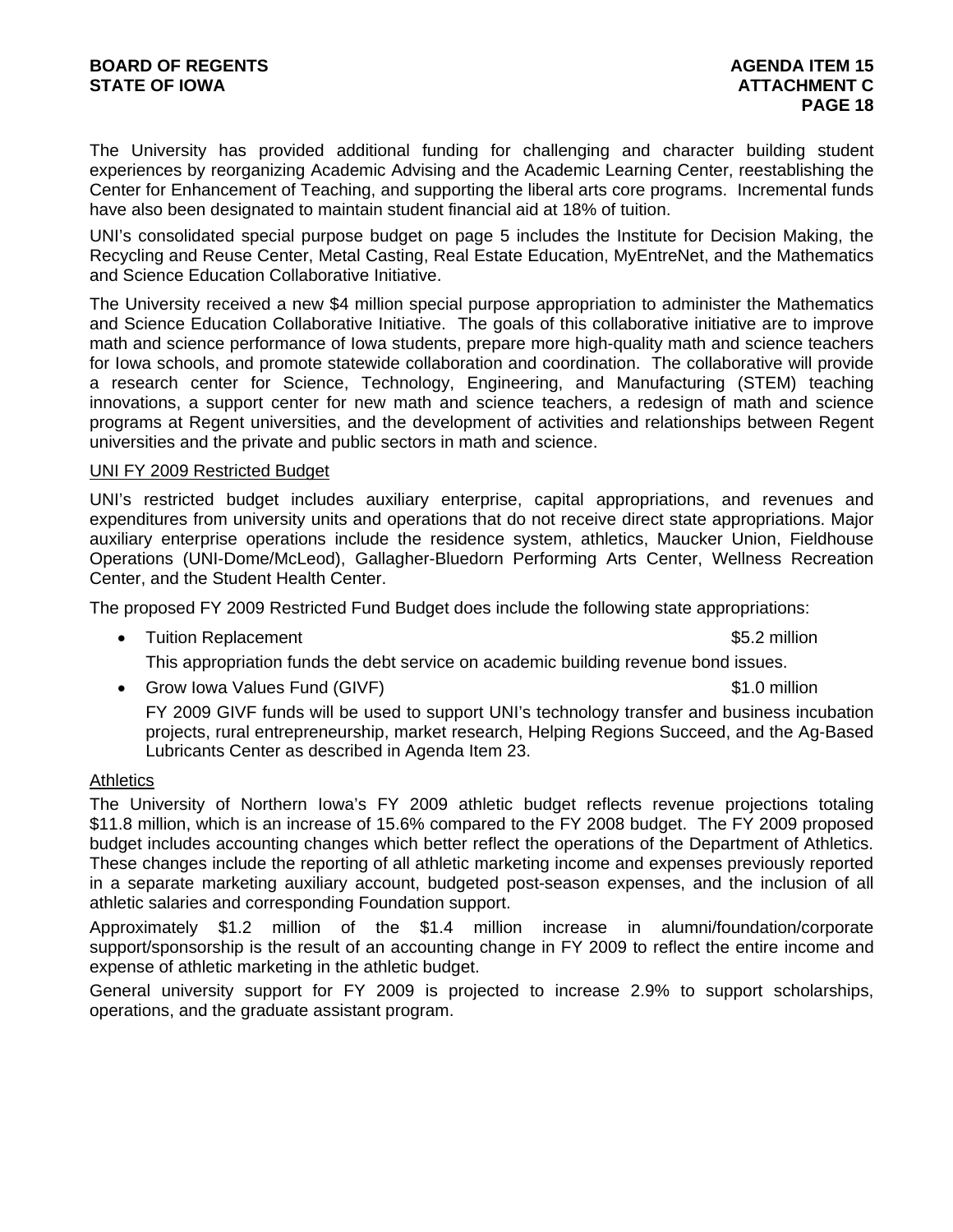| University of Northern Iowa Athletic Revenues<br>FY 2005-FY 2009 |    |           |    |           |    |            |    |                          |    |                     |
|------------------------------------------------------------------|----|-----------|----|-----------|----|------------|----|--------------------------|----|---------------------|
|                                                                  |    | FY 2005   |    | FY 2006   |    | FY 2007    |    | <b>Budget</b><br>FY 2008 |    | Proposed<br>FY 2009 |
| Revenues                                                         |    |           |    |           |    |            |    |                          |    |                     |
| Sports Income                                                    | \$ | 1,356,431 | \$ | 1,720,490 | \$ | 1,951,774  | \$ | 2,112,100                | \$ | 2,092,674           |
| Alumni / Foundation /                                            |    |           |    |           |    |            |    |                          |    |                     |
| Corp Support / Sponsorship                                       |    | 844.323   |    | 720,636   |    | 1,254,385  |    | 955,000                  |    | 2,306,832           |
| Athletic Conference /                                            |    |           |    |           |    |            |    |                          |    |                     |
| <b>NCAA Support</b>                                              |    | 390,617   |    | 444,779   |    | 519,043    |    | 500,000                  |    | 550,000             |
| <b>General University Support</b>                                |    | 4,860,848 |    | 5,107,784 |    | 5,169,052  |    | 5,267,058                |    | 5,422,383           |
| <b>Student Fees</b>                                              |    | 1,111,067 |    | 1,125,344 |    | 1,280,943  |    | 1,210,148                |    | 1,210,000           |
| Other Income                                                     |    | 284,355   |    | 372,044   |    | 207,820    |    | 191,500                  |    | 254,950             |
| <b>Total Revenues</b>                                            |    | 8,847,641 | \$ | 9,491,077 | \$ | 10,383,017 | S  | 10,235,806               | S  | 11,836,839          |

The UNI athletic department anticipates providing \$6.1 million in direct and indirect support to other departments and entities within the University.

The athletic department is responsible for paying tuition from awarded scholarships. The University projects 194 FTE scholarships at a total cost to the athletic department of approximately \$3.6 million.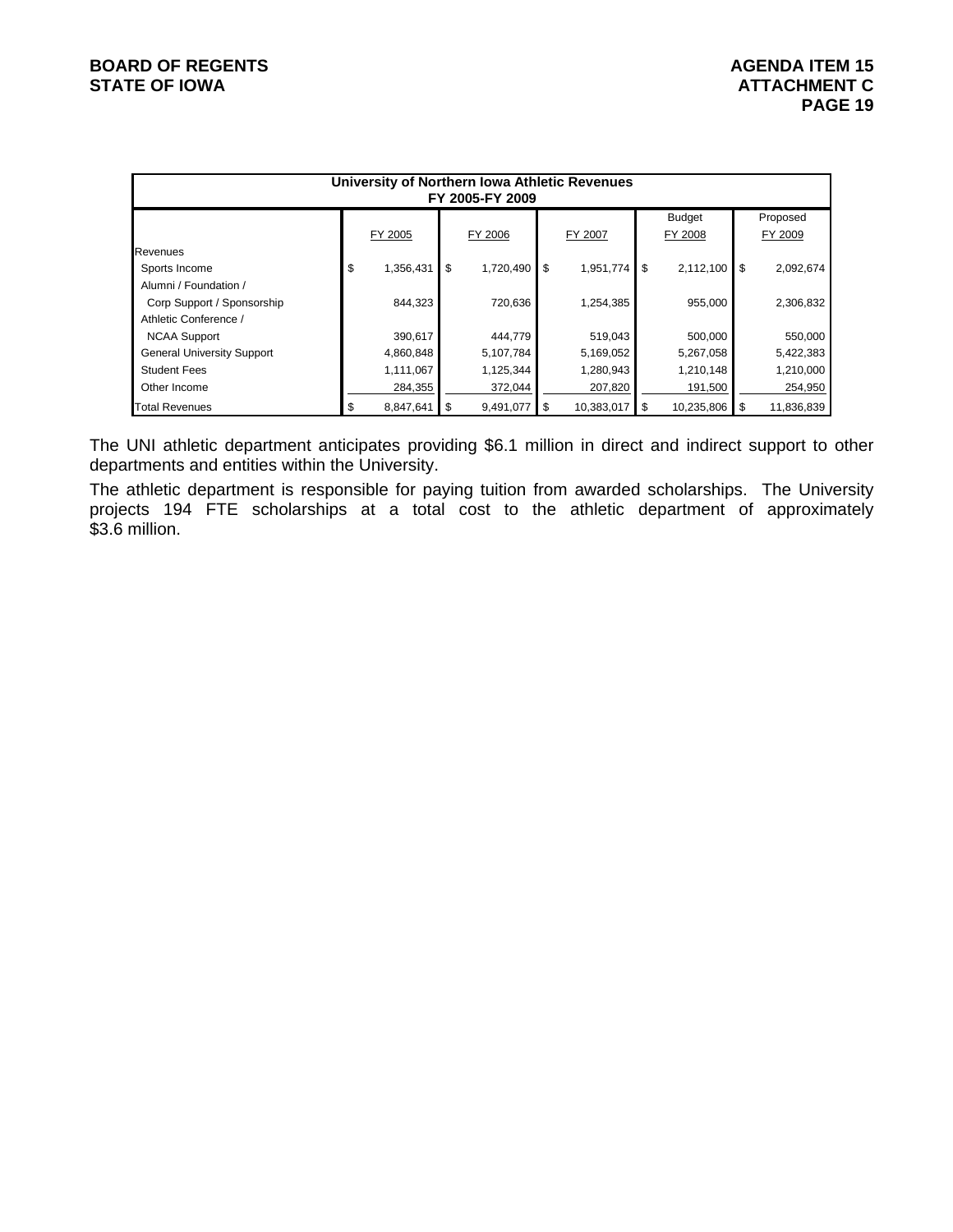#### **FY 2009 BUDGETS – IOWA PUBLIC RADIO**

The 2008 General Assembly approved a \$500,000 FY 2009 operating appropriation. The state operating funding will enable additional fund raising revenue to be allocated to radio group station activities and will substantially reduce IPR Corporate's allocation when compared to FY 2008.

The goals incorporated into the FY 2009 operating budget include the following:

- Extend public radio distributed by Regent institutions' radio stations through new stations and increased efficiency of current stations.
- Expand the efficiency and effectiveness of the programs presented by the stations.
- Develop more non-institutional financial support of the stations to provide for maintenance and growth of the public radio service.
- Heighten awareness of public radio, its programming and availability to increase the number of Iowans utilizing the service.
- Provide financial management and control of the stations and entire organization.

The FY 2009 spending initiatives that support the goals include:

- Operation of two new stations and two translators.
- Refinement of program schedules that leverage the negotiating power for reduced program fees.
- Reallocation of funds to develop more efficient and new revenue streams to support the fund raising program.
- Increased allocation to support marketing and promotion efforts both with cash outlay and strategic use of on-air resources.
- Develop a single financial reporting structure that consolidates the individual financial reports into a single report for greater financial management and accountability.

The proposed FY 2009 operating budget provided below was approved by the IPR Board of Directors on June 17, 2008.

**Iowa Public Radio - FY 2009 Budgets**

|                               |             | Radio Group Budgets     |             | <b>Total Radio</b> | <b>IPR</b> | Total       |
|-------------------------------|-------------|-------------------------|-------------|--------------------|------------|-------------|
| Income:                       | <b>KSUI</b> | <b>WOI</b>              | <b>KUNI</b> | Groups             | Corporate  | IPR.        |
| <b>University Support</b>     | \$572,000   | \$500,000               | \$598,397   | \$1,670,397        |            | \$1,670,397 |
| <b>Federal Grants</b>         | 240,736     | 322,513                 | 206,451     | 769,700            |            | 769,700     |
| <b>Fund Raising</b>           | 907.811     | 1.890.417               | 705,133     | 3.503.361          | 493,305    | 3,996,666   |
| State Appropriation           |             |                         |             |                    | 500,000    | 500,000     |
| <b>Investment Earnings</b>    | 20,000      | 20,000                  | 30,000      | 70,000             |            | 70,000      |
| Other                         | 10,000      | 45.000                  | 45.000      | 100,000            |            | 100,000     |
| <b>Total Revenue</b>          | \$1,750,547 | \$2,777,930 \$1,584,981 |             | \$6,113,458        | \$993,305  | \$7,106,763 |
| <b>Expenses:</b>              |             |                         |             |                    |            |             |
| Salaries & Benefits           | \$1,033,571 | \$1,612,833             | \$974,118   | \$3.620.522        | \$816,705  | \$4,437,227 |
| Supplies & Services           | 641,976     | 1,090,097               | 535,863     | 2,267,936          | 175.700    | 2,443,636   |
| Equipment                     | 75,000      | 75,000                  | 75,000      | 225,000            |            | 225,000     |
| <b>Total Expenditures</b>     | \$1,750,547 | \$2,777,930             | \$1.584.981 | \$6,113,458        | \$992,405  | \$7,105,863 |
| Increase/-Decrease to Reserve |             |                         |             |                    | 900        | 900         |

#### Restricted Funds

The 2008 General Assembly approved a \$2 million appropriation for capital improvements. These funds will be used to fund station expansions, upgrades and maintenance of current transmission equipment, and the development of a Des Moines facility. The exact projects will be determined by the timing of the construction permits approved by the Federal Communications Commission. IPR also plans to apply for federal and private grants to supplement the state funding for the capital projects.